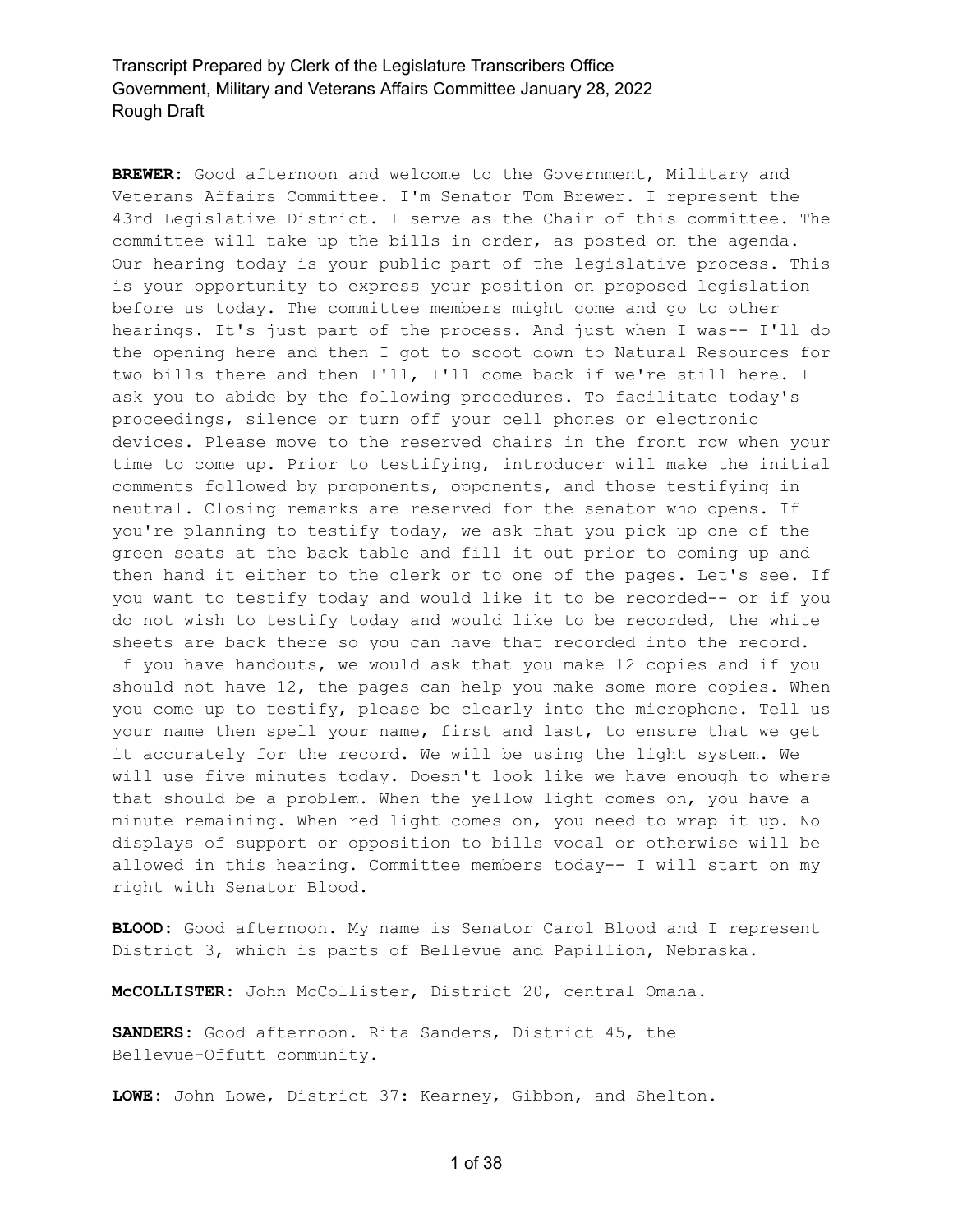**HALLORAN:** Steve Halloran, District 33: Adams County, Kearney, and Phelps County.

**BREWER:** All right. Dick Clark. Committee clerk to my right and Rod Krogh, which we have stolen from the Ag Committee for a day. Julie was out today, so he's, he's filling in. We thank him for that. And let's see, our pages are Payton and-- all right, help me with the name again.

#### **NATALIE REYNOLDS:** Natalie.

**BREWER:** Natalie. Well, that's good because that's not what I had here so thank you. All right. With that, we will begin. Well, I'll tell you what. We'll do a battle handover here of information to Senator Halloran. There's your order. There's your gavel and I'll back out. You have the gun.

**HALLORAN:** OK, thank you, Senator-- Chairman Brewer. We will begin with the agenda as scheduled, beginning with LB807. Senator Brandt. Good afternoon, Senator.

**BRANDT:** Good afternoon. Good afternoon, Vice Chairman Halloran and members of the Government, Military and Veteran Affairs Committee. I am Senator Tom Brandt, T-o-m B-r-a-n-d-t. I represent District 32: Fillmore, Thayer, Jefferson, Saline, and southwestern Lancaster Counties. Today I'm introducing LB807, which would change provisions relating to a tax levy and county funding for a nonprofit county historical association or society. The bill would allow an association or society to have two options to receive tax funding from the county. Under the first option, the society or association will complete their own budget and have a separate tax levy for the historical association or society. The levy authority for this tax request would be allocated from the county board and would be included within the county's 50 cent levy limit. This would make the society or association consistent with how all other subdivisions adopt their budget. At present, the statute states that the association or society shall ask the county board for funding, but the tax request has to be included in the county budget rather than the association or society completing their own separate budget. The second option would be for the association or society to receive a funding request from the county board. This funding request would be paid from the general levy of the county, rather than setting a separate levy specific to the historical association or society. Under this option, the association or society would be required to report how the previous funding request was used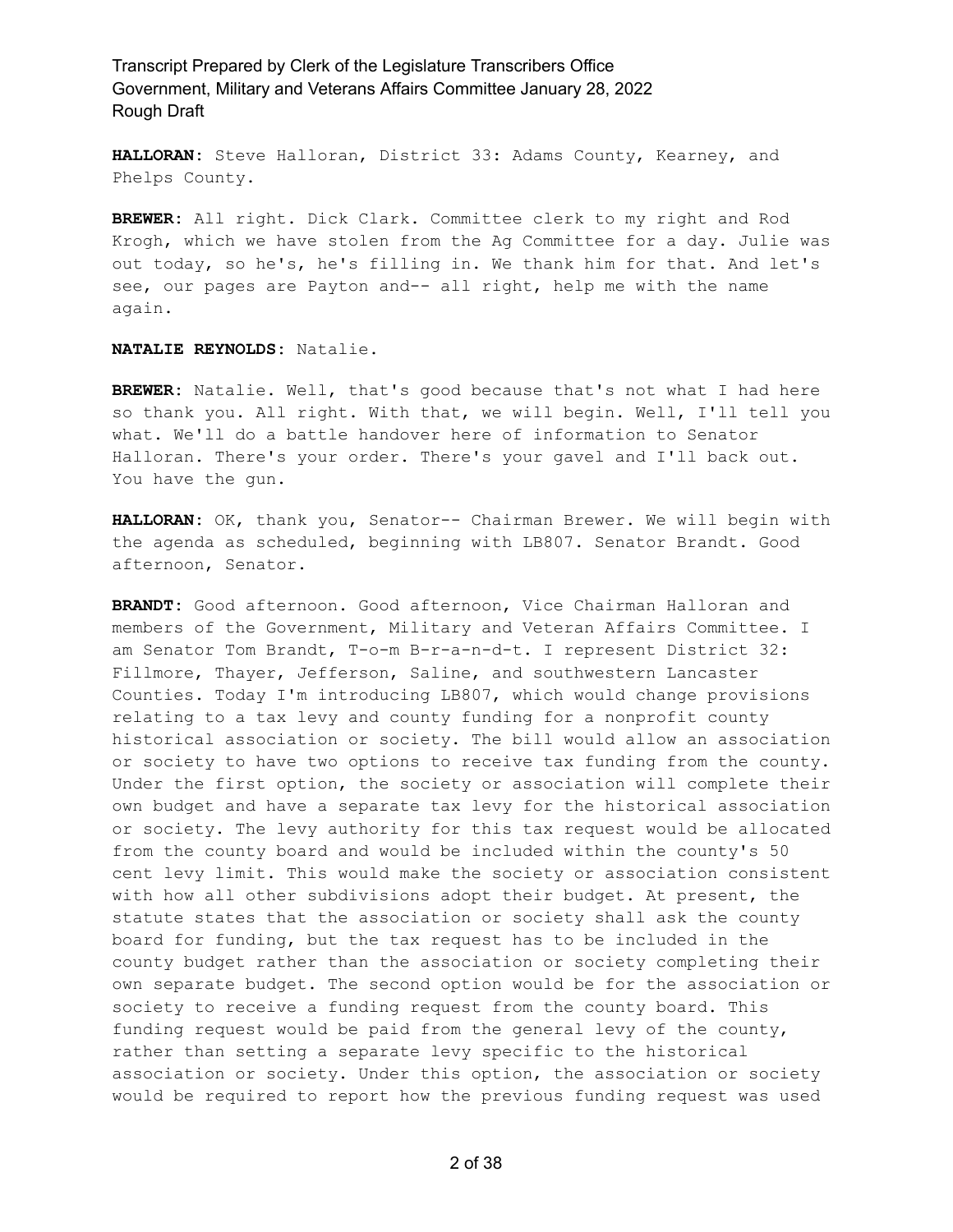before any future funding request would be paid. LB807 would not increase taxes because the funding provided under either option would still fall under the county's 50 cent levy limit. LB807 would not make any substantial changes to current procedures. Rather, it's intended to provide clarification and consistency for how nonprofit historical society budgets are handled. It would make it easier for the public to view the amount that a historical society is asking for and how to use it. Lastly, it would cause nonprofit historical societies to be handled in the same manner as county ag societies. This bill was brought to me by former Senator Russ Karpisek and the Nebraska Auditor of Public Accounts. Senator Karpisek and Jeff Schreier, senior auditor in charge at the Nebraska Auditor of Public Accounts, will be testifying after me to explain the bill and the need for it in more detail. With that, I would be happy to answer any questions.

**HALLORAN:** OK, thank you, Senator Brandt, for that opening. Any questions for Senator Brandt? Seeing none, stick around for the close?

**BRANDT:** Yes, I will.

**HALLORAN:** Thank you. All right, we will begin with proponents of LB807. Good afternoon. Welcome.

**RUSS KARPISEK:** Good afternoon, Senator Halloran, members of the Government, Government, Military and Veterans Affairs Committee. For the record, my name is Russ Karpisek, R-u-s-s K-a-r-p-i-s-e-k, and I am the legislative liaison for Auditor Charlie Janssen. As Senator Brandt-- and thank you, Senator Brandt, for introducing this legislation. He's my senator and I'm, I'm happy for that. We do have Jeff, Jeff Schreier, which-- with us, who is the brains of the operation on, on this. We had some turnover in the Auditor's Office. Mary Avery and Deann Haeffner retired and with that, almost close to 80 years of experience between the two. Jeff has done a great job stepping in and Craig Kubicek has, has taken a big role. So with some new eyes on legislation, Jeff kind of was looking at, at this and saying it doesn't quite-- kind of look quite right. So in 2000-- the year 2000, LB968 was passed and it put historical societies in the county budget. So the society comes to the county, asks for, let's say, \$1,000. If the county grants that, then it just goes into the county budget and so it's in there, makes it pretty hard to, to find, maybe to audit or a citizen to look at. What happened is I have-- the second page there-- is that only the five counties on the bottom actually changed and are doing it according to statute. The others up top-- and Saline County is one of those doing it the old way and I am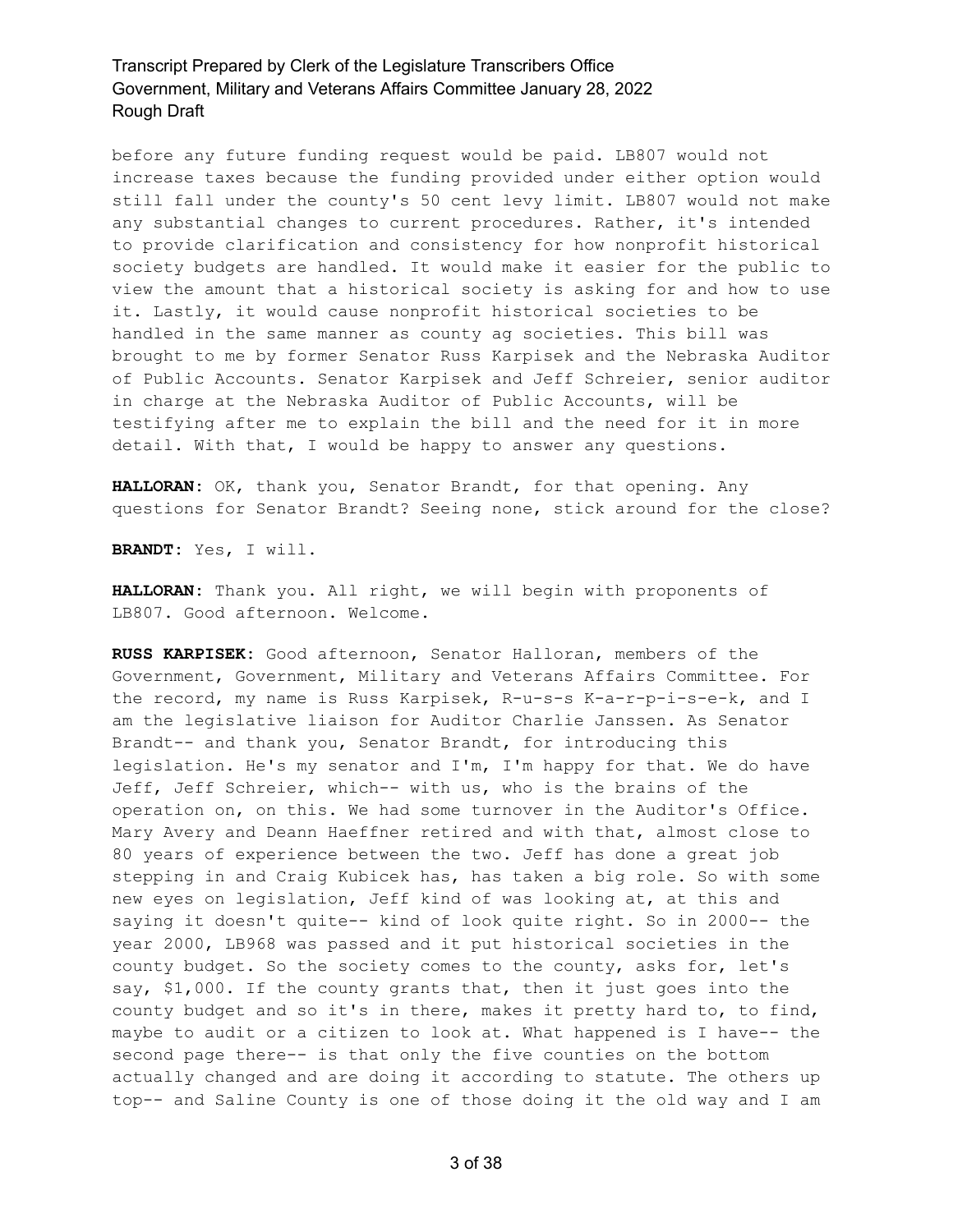the chair of the Saline County Board, so another reason to bring it. So on the first page, I put my grandma's house tax statement on there and we're trying to sell that house so I thought it's all out in the open anyway. On that tax list, you can see historical society on the bottom and they get 97 cents there from my grandma's house and right above it is the ag society, so it's spelled out there. You can see it. Easy to audit, easy for citizens to understand. If we're doing it the way that we should be. According to statute, it would be that-- up in that county part, the 29.5 cents that we charge, and so it would just be all rolled into there. This bill, as the senator said, could go two ways. They could, we think, still do it the way they're doing it, but they would have to bring a list of how they spent the money and that's on page 3 and Jeff can talk about that more. And if they didn't do that, they wouldn't be able to get any more funding. The way we do it is the historical society comes to the board. They ask for a certain levy, in this case that point .00109800. The board approves it and so then it's its own separate line item. Again, the same as a historic- or an ag society, which in our case is usually what the county fair and the fairgrounds. So really, long story short is we're trying to change this back to the way most people are really doing it, rather than trying to have X number of counties change to the way that statute says. So we're really trying to go back before the year 2000. So it's, it's not a-- again, we're not trying to make them change. We're just trying to make it easier and I think much easier for people to look at and see what it is. And this is on nonprofit boards. Webster County has a for-profit board so they would not be affected. Again, most of these counties would not be affected because they're already doing it the way we're trying to make it. So with that, I'd be glad to take any questions.

**HALLORAN:** All right, thanks for your testimony. Any questions from the committee? Senator Lowe.

**LOWE:** Well, thank you, Senator Halloran, and thanks, Russ, for being here today and discussing this.

**RUSS KARPISEK:** Thank you.

**LOWE:** Would-- this is--- the historical society on this is taxed at .001098.

**RUSS KARPISEK:** Yeah.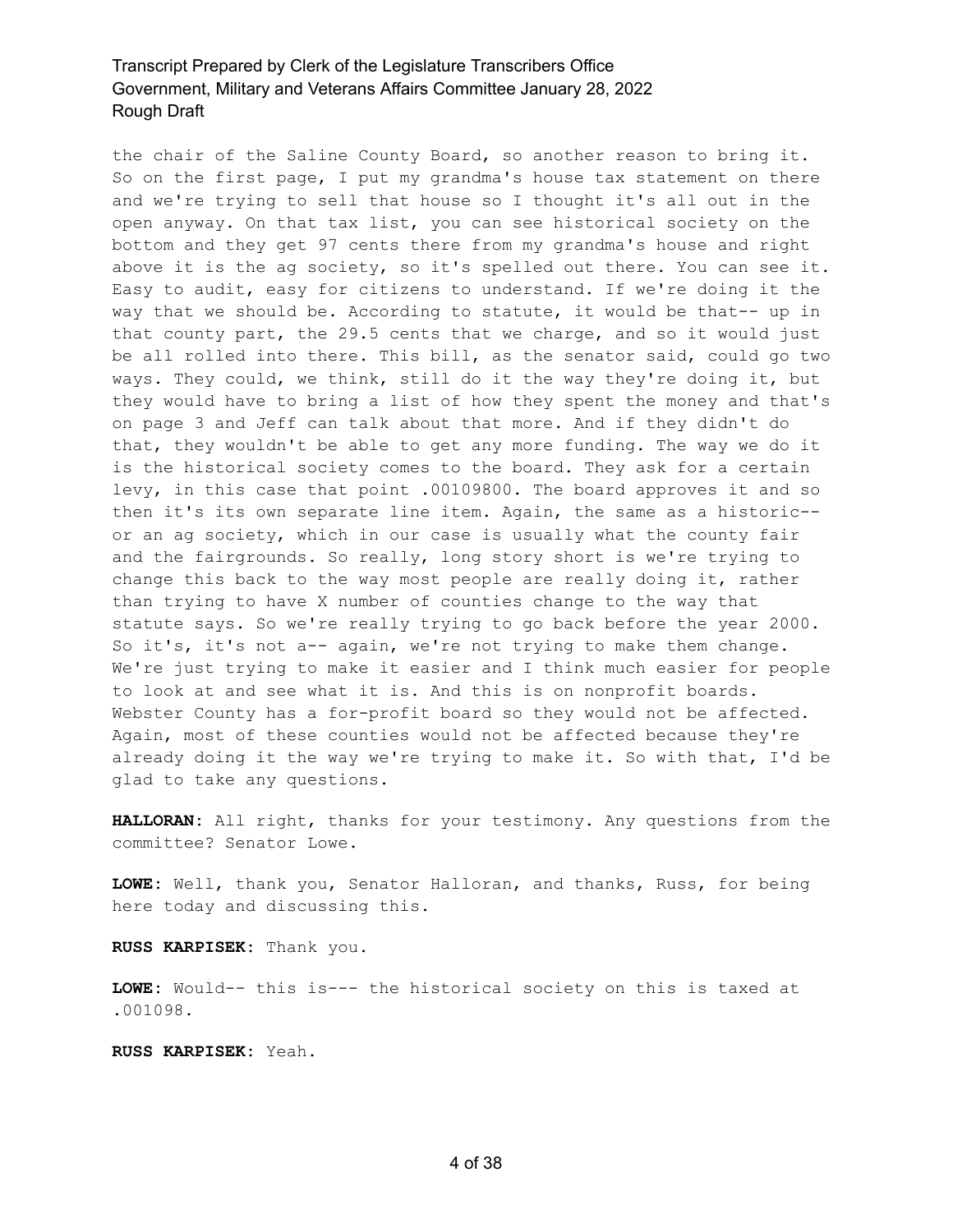**LOWE:** Would the county going to reduce its percentage by the same amount?

**RUSS KARPISEK:** If they were bringing it out of that, say like Cass County or the, the bot-- was bottom four or five, I would assume so, yes.

**LOWE:** I just don't want to create another tax.

**RUSS KARPISEK:** No, no.

**LOWE:** This absorbs that?

**RUSS KARPISEK:** It's just-- it has to be either-- right now, it should be under the county; roads, any of that stuff. But the historical society or ag society really isn't a function of the county. They're a separate entity, but they come and ask for funding. So just again, in my opinion, it should not be in the county budget because it's not even a part of the county. But if those four would take it out, then yes, it should come off of that county bar-- so it should just be a net neutral. And the county's board still has the authority to grant it or not. That doesn't change. It's just more that it's going to a levy dollar/cent amount rather than a flat \$1,000.

**LOWE:** All right. Thank you.

**RUSS KARPISEK:** Thank you.

**HALLORAN:** Thank you, Senator Lowe. Senator McCollister.

**McCOLLISTER:** Yeah and thank you, Senator Halloran. You know, I'm trying to read through this, but it seems to me that, that paragraph 2 conflicts with paragraph 3. So we're talking about two groups, historical society and an ag group, correct?

**RUSS KARPISEK:** Well, in this, we're really just talking about historical societies, trying to make it the same because right now, they are should be done differently in statute and we're trying to make it the same. However, we're still trying to make it if those still-- the board would still like to do it the way they are, either way would work.

**McCOLLISTER:** I see. So you're advocating to give historical society levy authority?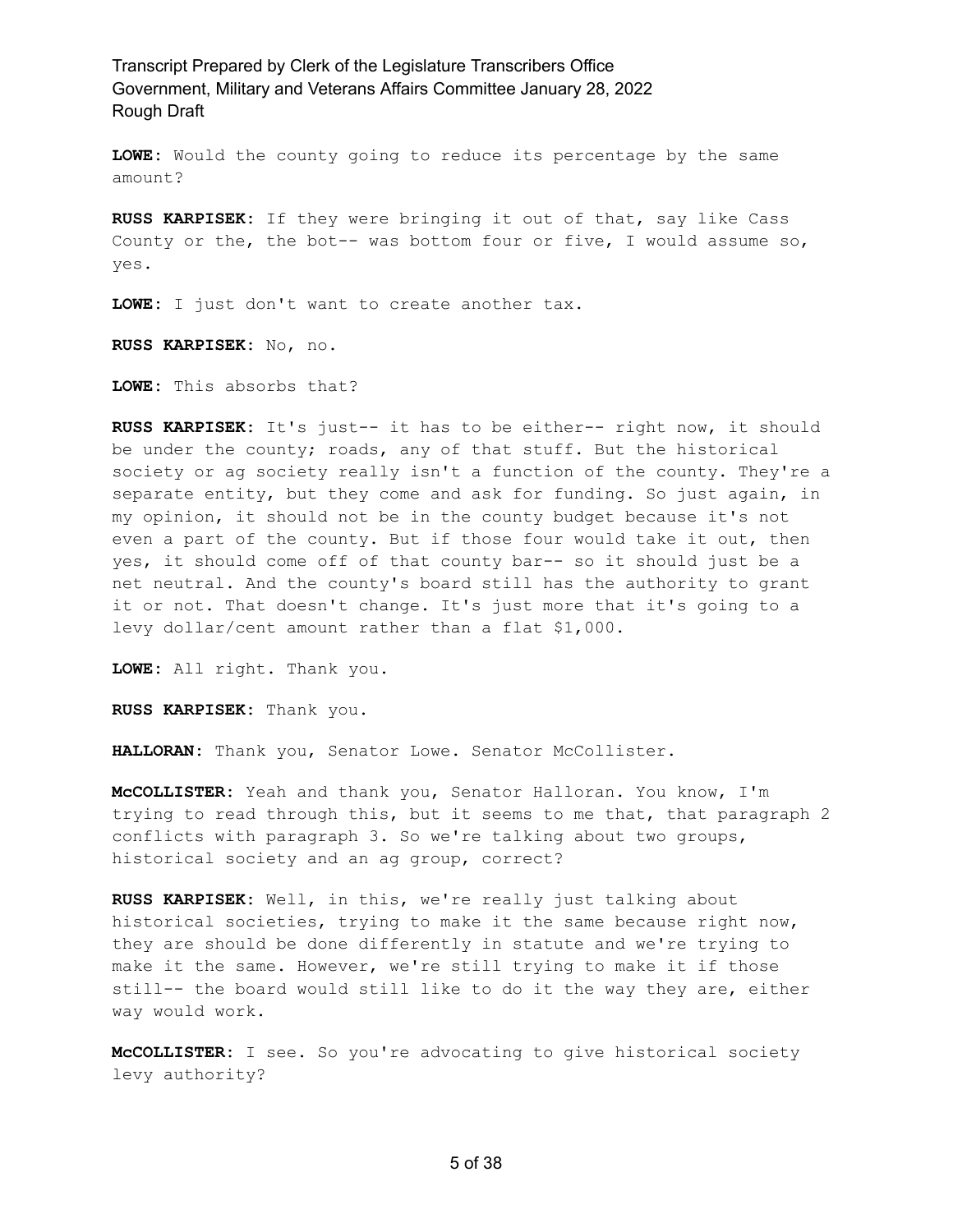**RUSS KARPISEK:** No.

**McCOLLISTER:** Is that correct?

**RUSS KARPISEK:** No. They still have to come to the county board and they still have to ask for their funding, either in a dollar amount- and if it's a dollar amount, then they have to bring a ledger showing where they spend it. If it's a percentage amount like I have here, a levy amount, then they are eligible to be audited.

**McCOLLISTER:** I see. Is that the primary motivation for this bill?

**RUSS KARPISEK:** Yes and no. I think the main thing was it just didn't- they weren't doing it the way statute says. And we-- Jeff can speak more to if we, if we've had any problems in, in those historical societies. But right now, it's very, it is very hard, I would think, to find that in the county budget and to see what the money was actually spent on because again, they're not really a function of county budget.

**McCOLLISTER:** But I still haven't resolved the conflict on the second and third paragraph

**RUSS KARPISEK:** I think, Jeff--

**McCOLLISTER:** We need, we need to get together and you can show me how works.

**RUSS KARPISEK:** I think Jeff can do that for you.

**McCOLLISTER:** OK.

**RUSS KARPISEK:** Again, he's--

**McCOLLISTER:** Thank you.

**RUSS KARPISEK:** --the brains of the operation. Thank you, Senator.

**HALLORAN:** Thank you, Senator McCollister. Any further questions? Seeing none, thanks for your testimony.

**RUSS KARPISEK:** Thank you, senators.

**HALLORAN:** Next proponent for LB807. Next proponent. Good afternoon.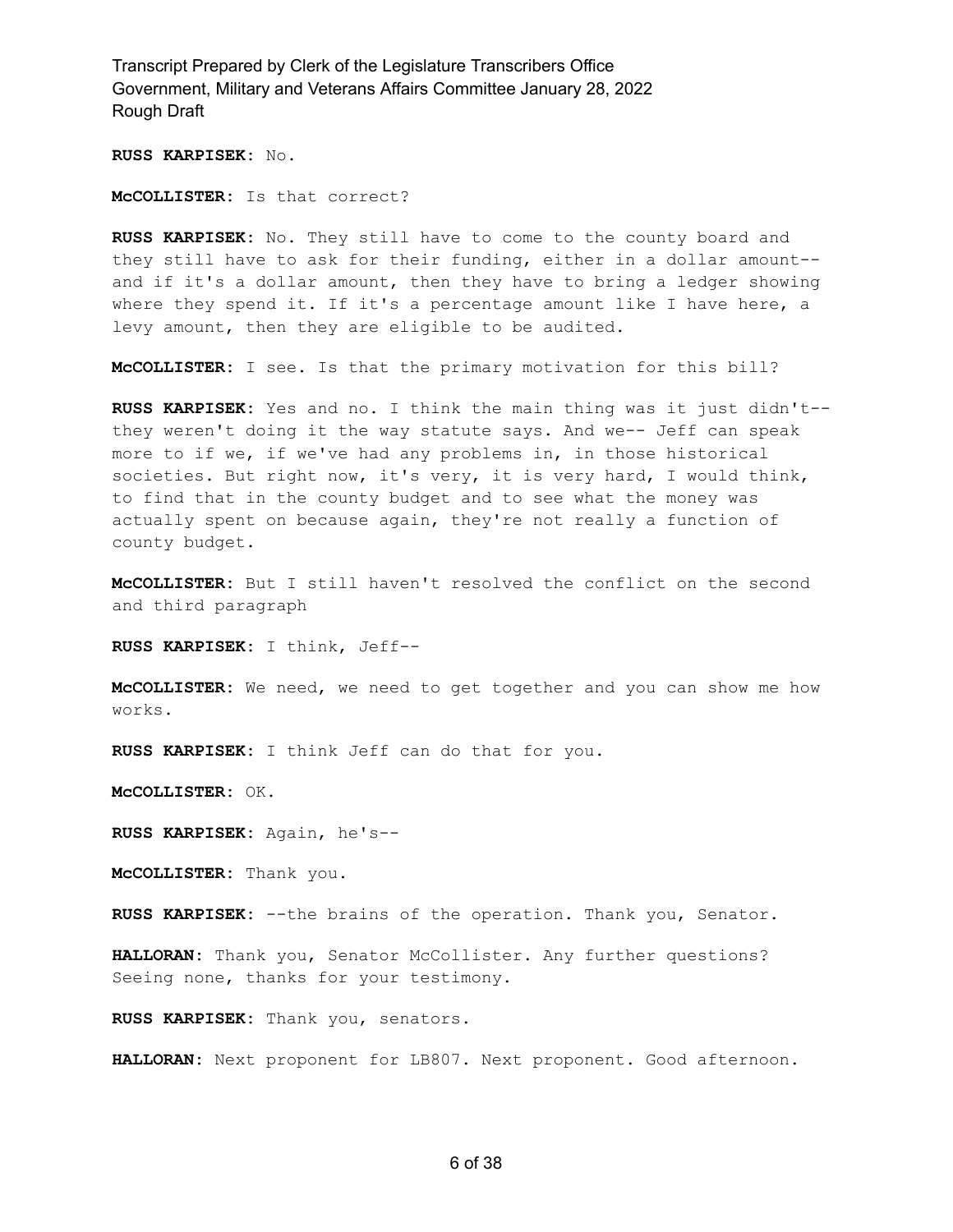**JEFF SCHREIER:** Good afternoon. Like Russ said, my name is Jeff Schreier, J-e-f-f S-c-h-r-e-i-e-r, and kind of I was probably the, the spearhead behind this bill. Like Russ mentioned, I kind of took over some new duties so now I'm the one that has to answer the question of why do we do things the way we do it? So really, the goal here is to just kind of make sure that the statutes are clear and we understand how to implement them, both when we do our audit work with counties and our work reviewing the budget. So a couple of things just to, to build on Russ's testimony, to highlight. I just wanted to make it clear that either the way we're doing it now or the way we're changing it, proposing to change it, at all has to-- the only way that these nonprofit historical societies can get a tax request is if the county board approves it and it comes out of the county's 50 cents of authority. So there's no new levy authority being created here. Either it's in the county's budget and the county get-- uses their 50 cents directly or the county board could say we'll allocate two cents of our 50 cent authority to the historical society and then they would do their own budget for that. And, and kind of the, the goal here is to, to kind of separate them out is to just make them-- make it clear that, like Saline County does when the taxpayers get their tax statement, it's clear that they're paying a levy for the historical society versus being kind of buried in the county's levy on the tax statement. And then as far as our primary motive-- kind of motivation here is it-- just to provide clarification, really. As you-- Russ has on the second page here, different people are doing it in different ways. If you ask me my interpretation of the statute, that's different than somebody else and different from maybe a third person. So the goal here is just to make sure that, that were clear and understand how the statutes read. So when we go out and do our audit work or review the budgets that we're implementing the statutes correctly.

HALLORAN: Senator McCollister.

**McCOLLISTER:** Yeah. Thank you, Senator Halloran. So with this change, will these organizations be subject to audit?

**JEFF SCHREIER:** Yes. So the statute-- our primary statute, 84-304, already includes historical societies under the list of entities that have to file an audit with our office every year.

**McCOLLISTER:** Thank you.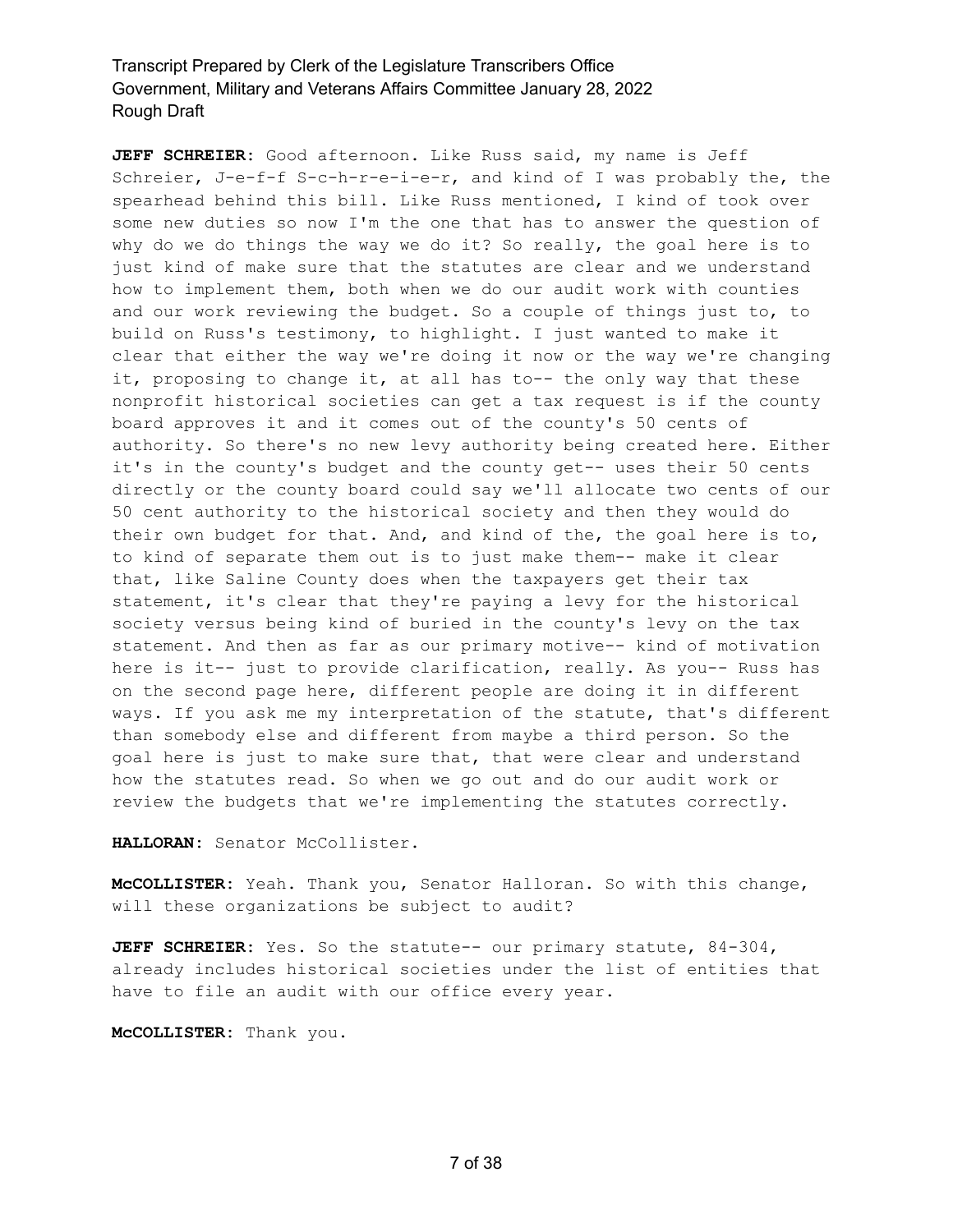**HALLORAN:** OK. Senator McCollister, thank you. Any further questions? Seeing none, thank you so much for your testimony. Are there any additional proponents of LB807? Good afternoon.

**JON CANNON:** Good afternoon, Vice Chair Halloran, members of the Government, Military and Veterans Affairs Committee. My name is Jon Cannon, J-o-n C-a-n-n-o-n. I'm the executive director of the Nebraska Association of County Officials-- you may have heard of us referred to as NACO-- and we are here to testify in support of LB807. First, we'd like to thank Senator Brandt for bringing this to our attention. He wanted to make sure that the counties were OK with this language and we certainly are. We also appreciate the sound work that the Auditor's Office does and continues to do and this is simply a matter of transparency for the taxpayer. When you get your property tax statement in whichever county that has that historical society, you will know exactly how much is going to that historical society if, if that is indeed how, how that shakes out. It's accountability, which is good government, and knowing what your objects of expenditure are is also a good thing. There, there are times during the year that, that I myself in my capacity at NACO, I'd, I'd like to find out what counties are, are spending and what's, what's coming out of the levy. And when you have something that's just hidden in the levy, it's problematic for me. And we have it out there in the open, that's, that's just better for everybody. So that's what we're here for. I would certainly defer to the gentlemen that testified before me because they certainly explained the issue far more easily than I can, but I would still be happy to take any questions you might have.

**HALLORAN:** All right. Thank you, Mr. Cannon. Any questions for Mr. Cannon? Seeing none, you got off pretty easy.

**JON CANNON:** Thank you very much.

**HALLORAN:** Thanks for being here.

**JON CANNON:** Yes, sir. Thank you.

**HALLORAN:** Any additional proponents for LB807? Seeing none, are there any opponents of LB807? Seeing none, anyone in the neutral, I have no opinion category? Seeing none, Senator Brandt. Senator Brandt waives closing. For the record, for the record, there were no position letters either for or against LB807. All right, moving on to LB765. It's my understanding Senator Al-- Aguilar couldn't be here and--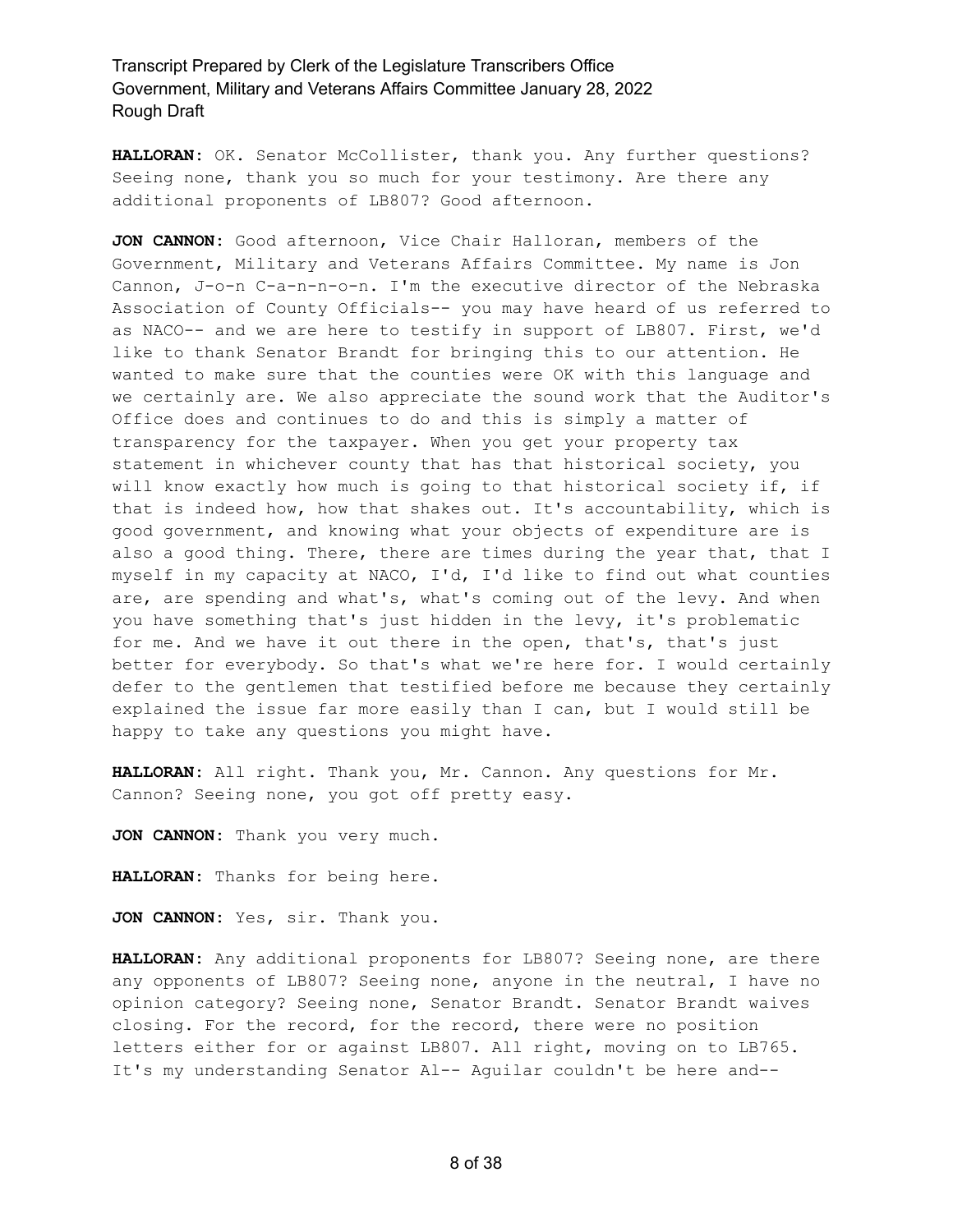**LANCE BRAUN:** Correct.

**HALLORAN:** -- and his imminent legislative aide is here in is, in his place.

**BLOOD:** So we can't ask questions. I have a question then we can ask questions, right?

**HALLORAN:** Pardon me?

**BLOOD:** You can't ask staff questions.

**LANCE BRAUN:** I would prefer you not if that--

**BLOOD:** No, no, we can't. I just, I-- this is the only bill I had a question on.

**HALLORAN:** And we haven't asked for questions yet. He has spoken. Typically for people substituting--

**BLOOD:** Right.

**HALLORAN:** --we don't ask questions.

**LANCE BRAUN:** Good afternoon, members of committee. My name is Lance Braun, spelled L-a-n-c-e B-r-a-u-n. I'm the legislative aide for Senator Ray Aguilar and I represent Legislative District 35, which is home to Fonner Park and the Nebraska State Fair. I am here representing Senator Aguilar to introduce LB765. LB765 amends some of the restrictions against grants being awarded to facilities that offer parimutuel wagering under the County Visitor's Promotion Fund. For some background, this fund was established to give local governments the option to tax hotels and motels and distribute those tax dollars via grants that will promote tourism. The law, as, as presently written, excludes any grants from being awarded to promote parimutuel wagering or to visitor attractions where parimutuel wagering occurs. Fonner Park is a nonprofit organization with multiple operations that exist at the intersection of the agriculture, tourism, and entertainment industries. Fonner Park is not only Nebraska's premier racetrack, but as home to the Hall County Fair, the Nebraska State Fair, the Heartland Event Center, local and regional exhibition events, state and interstate sporting events, and is host of the Grand Island Livestock Complex Association's National Agricultural Events Exhibit-- Exhibition Events, excuse me. The Fonner Park Campus is one of the most significant drivers of tourism in Hall County. The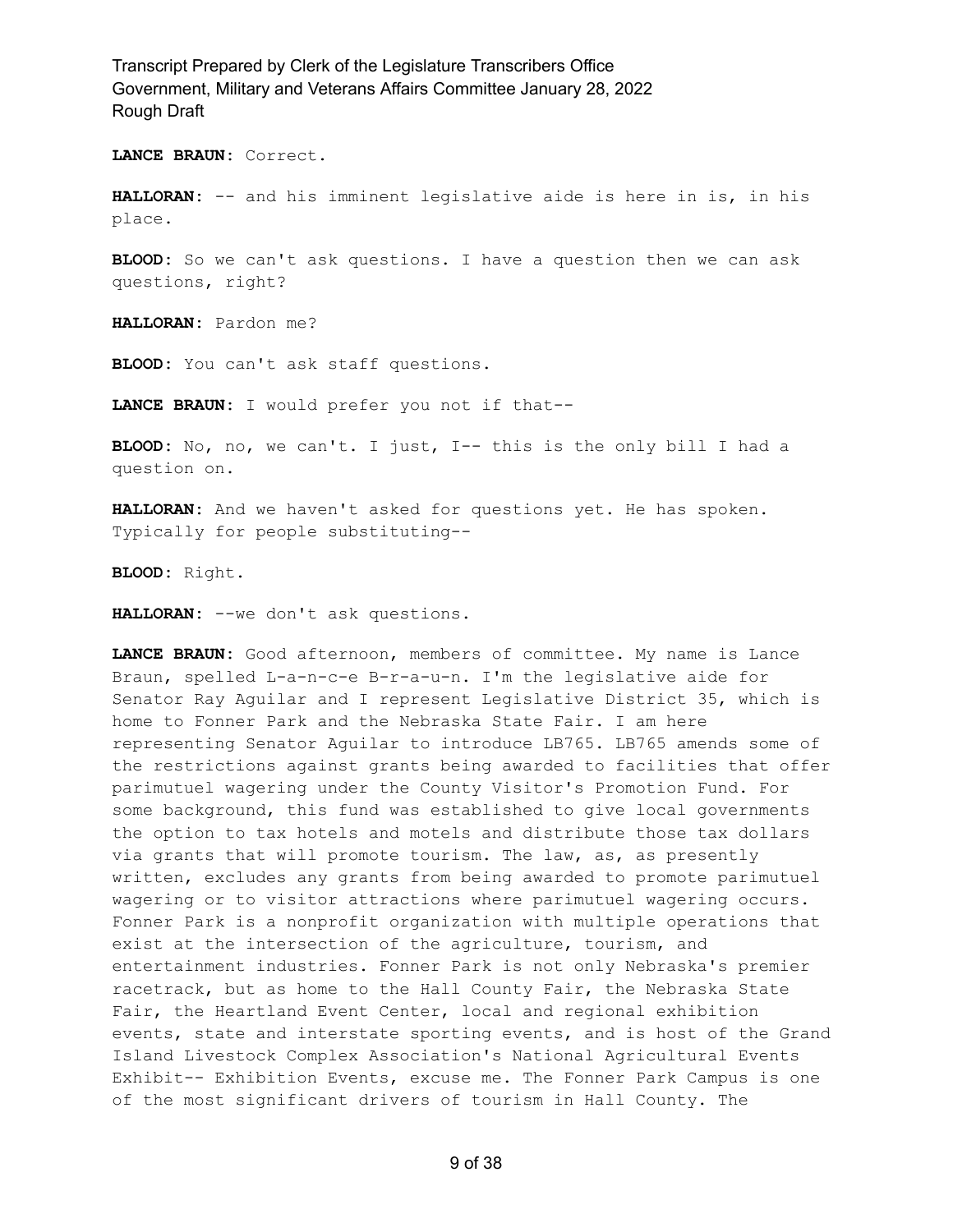regional and national events held at the campus draw hundreds of thousands of out-of-town visitors to the campus each year. Most of these people will patronize area hotels and restaurants as well. Since the purpose of the program is to create a recursive cycle of attracting visitors to generate hotel and restaurant tax funds and using those funds to attract more visitors, the events at Fonner Park's Campus are precisely the types of events for which this program was designed. However, because parimutuel wagers occur in the racing operations of Fonner Park, a broad interpretation of the statute may eliminate Fonner Park from consideration for the county visitors promotions grants. Access to these grants would allow Fonner Park to expand, improve, or construct upon the existing grounds as well as acquire and-- or expand exhibits at the grounds in accordance with statute 81-3720. Because other racetracks may be located at fairgrounds-- for example, currently, the Columbus and Hastings racetracks are located at fairgrounds-- this law would benefit those fairgrounds as well. LB765 would change some of the restrictions against grants being awarded to facilities that offer parimutuel wagering. To be consistent with the original intent of the statue, but to also accommodate the situation of Fonner Park or similar racetrack facilities, the proposed language allows grants to be awarded to a licensed racetrack enclosure only if it is the site of a county fair or state fair. Fairs are typically held at large facility complexes, which may also serve as entertainment or cultural destinations. The proposed language does not, however, permit grants to be awarded to racetracks that do not serve these additional local tourism functions. All other language regarding parimutuel wagering is stricken to avoid confusion. Representatives from Fonner Park are here today to testify and answer any specific questions you may have. Thank you.

**HALLORAN:** All right. Well, no, you're not going to ask-- have to answer any questions. We wish we could ask you questions, but it's not fair. So we're going to let you go.

**LANCE BRAUN:** Appreciate that.

**HALLORAN:** Thanks for your testimony.

**LANCE BRAUN:** Thank you very much.

**HALLORAN:** All right. We'll, we will follow with proponents of LB765. Good afternoon.

**BRAD MELLEMA:** Good afternoon.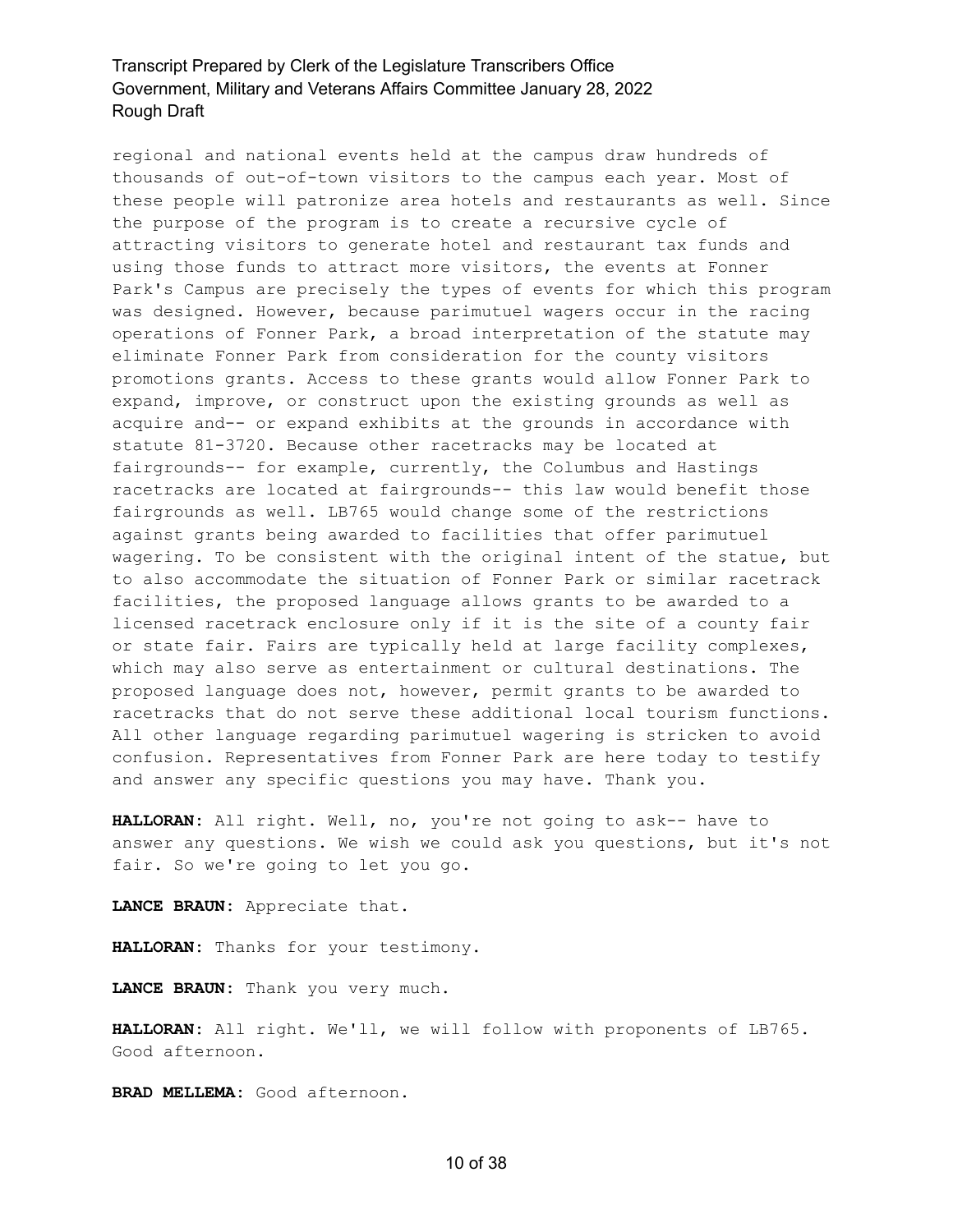#### **HALLORAN:** Welcome.

**BRAD MELLEMA:** Thank you. I'll introduce myself. My name is Brad Mellema. I'm the executive director of the Grand Island Hall County Convention and Visitors Bureau and it is my pleasure to be here today in front of you. So this legislative bill that's in front of you, I just want to clarify a little bit what our reasoning behind this is. When the original text was written in the early '80s Fonner Park pretty much just did horse racing and, and-- I'm sorry.

**HALLORAN:** I hate to interrupt. Could you spell your name for the record for us?

**BRAD MELLEMA:** Brad, B-r-a-d, last name Mellema, M-e-l-l-e-m-a.

**HALLORAN:** Thank you, Mr. Mellema.

**BRAD MELLEMA:** Very good. Thank you. And so back to the original time when this law was written, the racetrack and then the county fair existed there and these weren't an issue. Well, go-- fast forward 40 years, things have changed. Fonner Park has grown into a massive complex, hosting events and activities across the spectrum of cattle shows, sports, so forth and so on. And in tourism terms, it is probably the big engine of our county in terms of drivers of tourism to our community and we want to, of course, be supportive of that. There's a gray area as the text is written in the law currently, meaning it could be interpreted that we can't provide funds to Fonner Park for proposed improvements to things that, that do drive tourism. To be clear, it is not our intention to provide funds that directly support wagering or parimutuel wagering as it is in there. Just so you know, the grants that we put out are under-- first approved by my board and the visitor promotion committee and ultimately the Hall County Board of Supervisors or Commissioners, as they are now called, which I have a few of them behind me for another reason sitting here today and wanted to speak in favor of the change here so that we don't have a gray area as it comes to providing funding for improvements to the Fonner Park Campus as it relates to tourism in Grand Island. I can also wear the hat today of NTTA, the Nebraska Travel and Tourism Association, came out in favor of this change so our statewide organization considered the proposal that you have here before us. And this past week, it was approved as a support role from NTTA, so I can take that hat off and put it over here and let you know that. I guess the last thing to state related to this is it's, it's a complicated thing. When you go to Fonner Park, it looks like one place, but when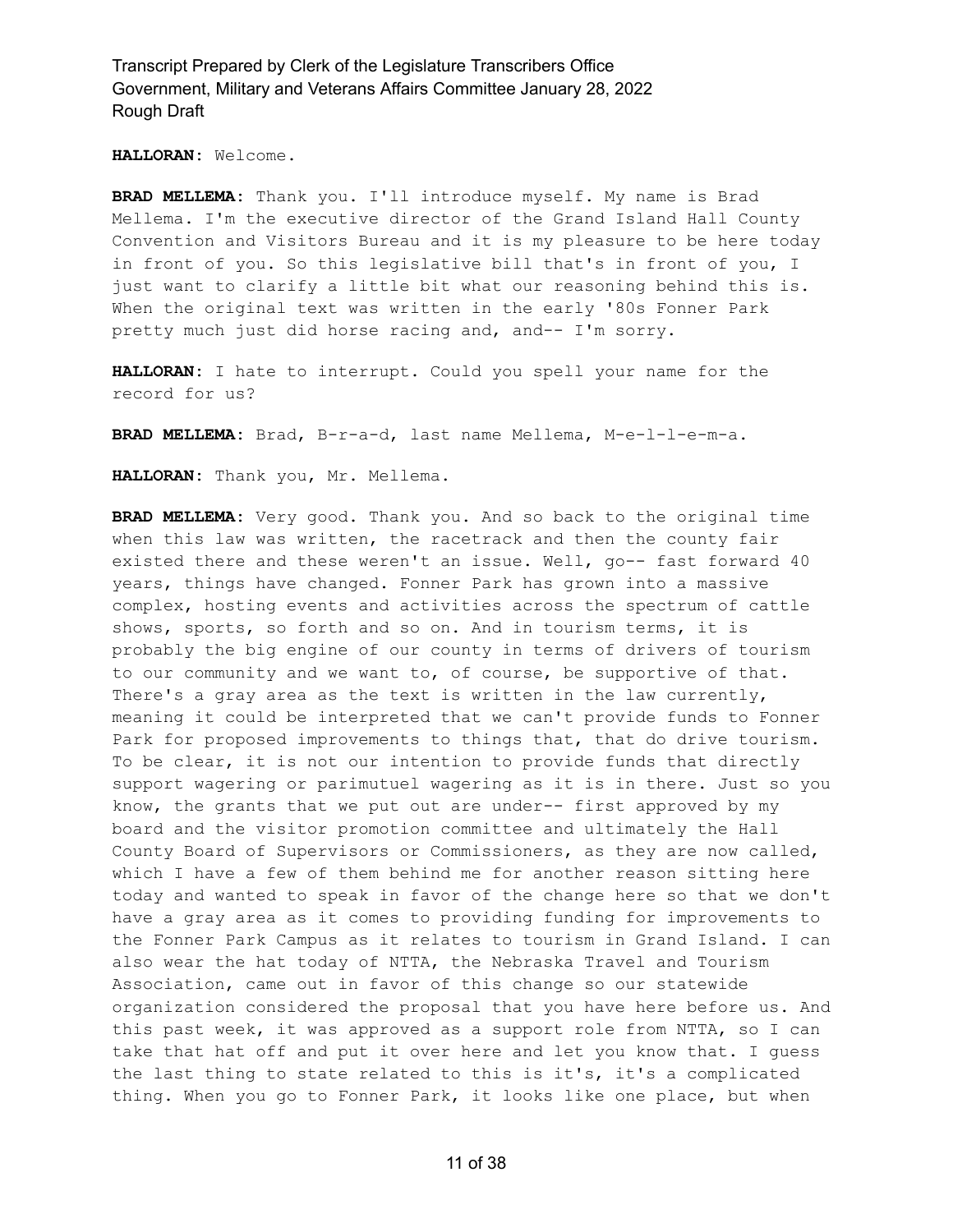you peel back what it is and you realize the-- all the different moving parts of it, we have been supportive of them in the past and we want to continue to do so through these granting programs. And so I appreciate your consideration of clarifying this for the way things operate in the modern era. I would entertain any questions that anybody would have.

**HALLORAN:** All right. Thank you for your testimony. Senator Blood.

**BLOOD:** Thank you, Senator Halloran. I wasn't sure what to call you today since-- thank you for coming to testify today. I, I grew up in Hastings so I like definitely remember what Fontanelle used to look like-- what it used to be.

#### **BRAD MELLEMA:** Sure.

**BLOOD:** But now it's-- Fontanelle, not Fontanelle-- Fonner Park used to look like. Fontanelle is in my neck of the woods. So, yeah, it was spectacular when I went there to the state fair this year. I just can't imagine how much it's, it's changed in the last 50 years.

**BRAD MELLEMA:** Yeah, we're glad to have you out there.

**BLOOD:** So the question I have for you and I would have asked Senator Aguilar, but I'm hoping that you can help me since you obviously had something to do with the bill--

**BRAD MELLEMA:** Um-hum.

**BLOOD:** --is that why only state fair or district or county ag fairs? Because we know that there's going to be casinos and racetracks going in in other locations in Nebraska and we also know that with those casino casinos will be in hotels that will also sponsor conventions and the events. Why only places like Fonner Park?

**BRAD MELLEMA:** Well, basically, that's where it's at today. You're correct; as casinos are developed and there's adjacent conference or event centers--

#### **BLOOD:** Um-hum.

**BRAD MELLEMA:** --we need to know where the line is between supporting an event or activity directly related to that and then where the gaming starts and where the, where the other tourism activity would begin. They get, they get blurred out and grayed out. And so back to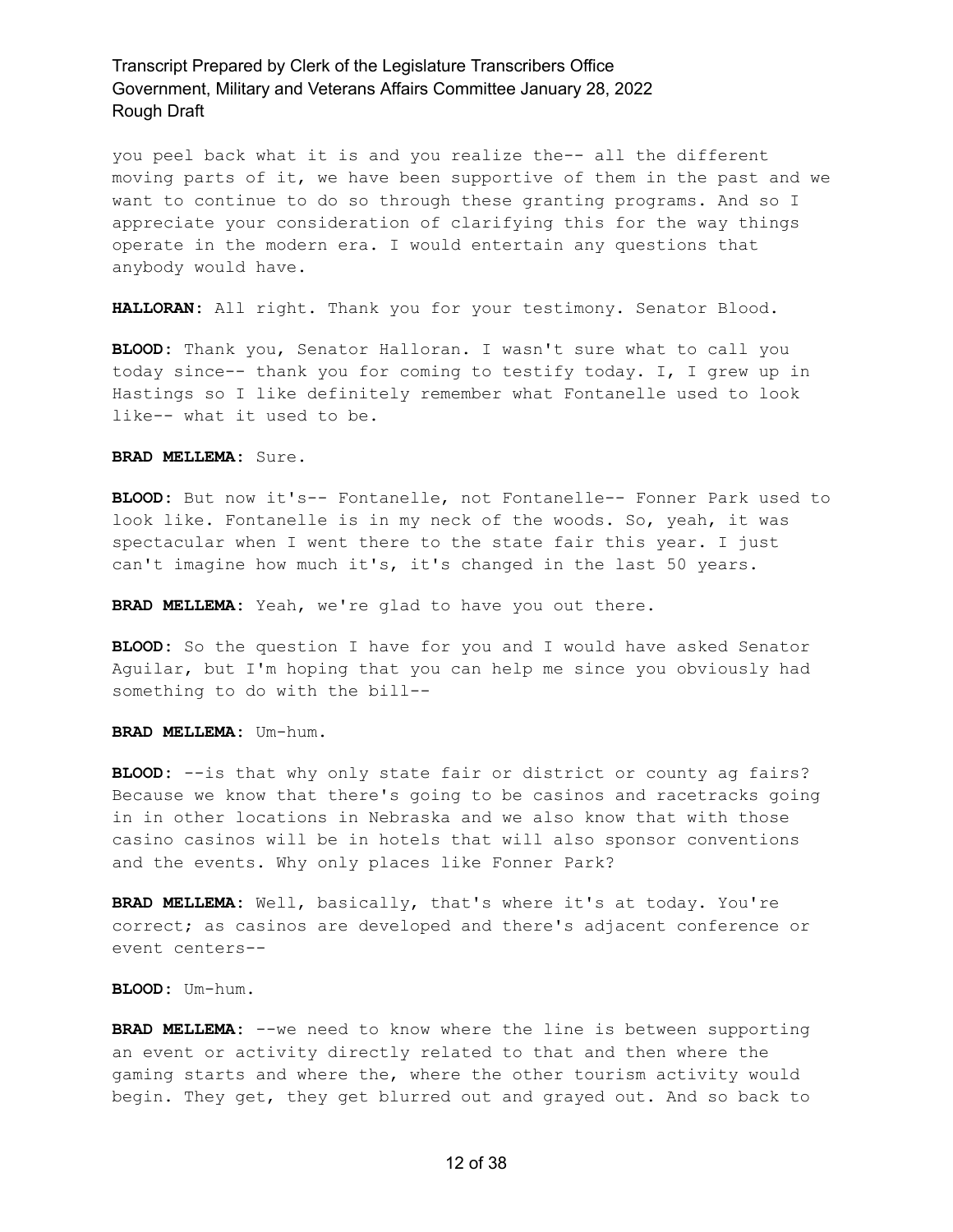the casino portion of that, perhaps there needs to be some future consideration given to that thought. That, that's a good question.

**BLOOD:** So you wouldn't necessarily take issue if indeed--

**BRAD MELLEMA:** I wouldn't be opposed to it. I think-- I can only speak for what I believe would happen in our situation. So in Hall County, we would approve funding for an improvement or-- to that-- to Fonner Park in this case. And it has to go before Hall County Board and if they believe it's a direct beneficiary of parimutuel wagering or in this case, future casino gambling, they're not going to approve that. That's-- they've got their own funds.

**BLOOD:** Right.

**BRAD MELLEMA:** They've got their own things. And so back to OK, if it's a conference and convention center that's attached to that, that's a gray area and you can see with the way the text is written right now, it may behoove us to, to explore the opportunity of, of expanding that in the future. But I can't speak to what Senator Aguilar was thinking necessarily as to narrow it down to those.

**BLOOD:** Well, and I would see the secondary issue, based on the definitions given in statute, is that not only is that type of wagering pertain to horses, but also pertains to sports betting, right?

**BRAD MELLEMA:** Parimutuel wagering?

**BLOOD:** Yeah.

**BRAD MELLEMA:** I would defer that to my colleague Chris Kotulak back here, who's going to be speaking to you--

**BLOOD:** I'm going to say yes based on my time on General Affairs, but--

**BRAD MELLEMA:** OK.

**BLOOD:** So, yeah, I think that there's a couple of problematic things in the bill that, that we definitely have to look at--

**BRAD MELLEMA:** Sure.

**BLOOD:** --but not anything that's like a big hurdle, but--

**BRAD MELLEMA:** Yeah.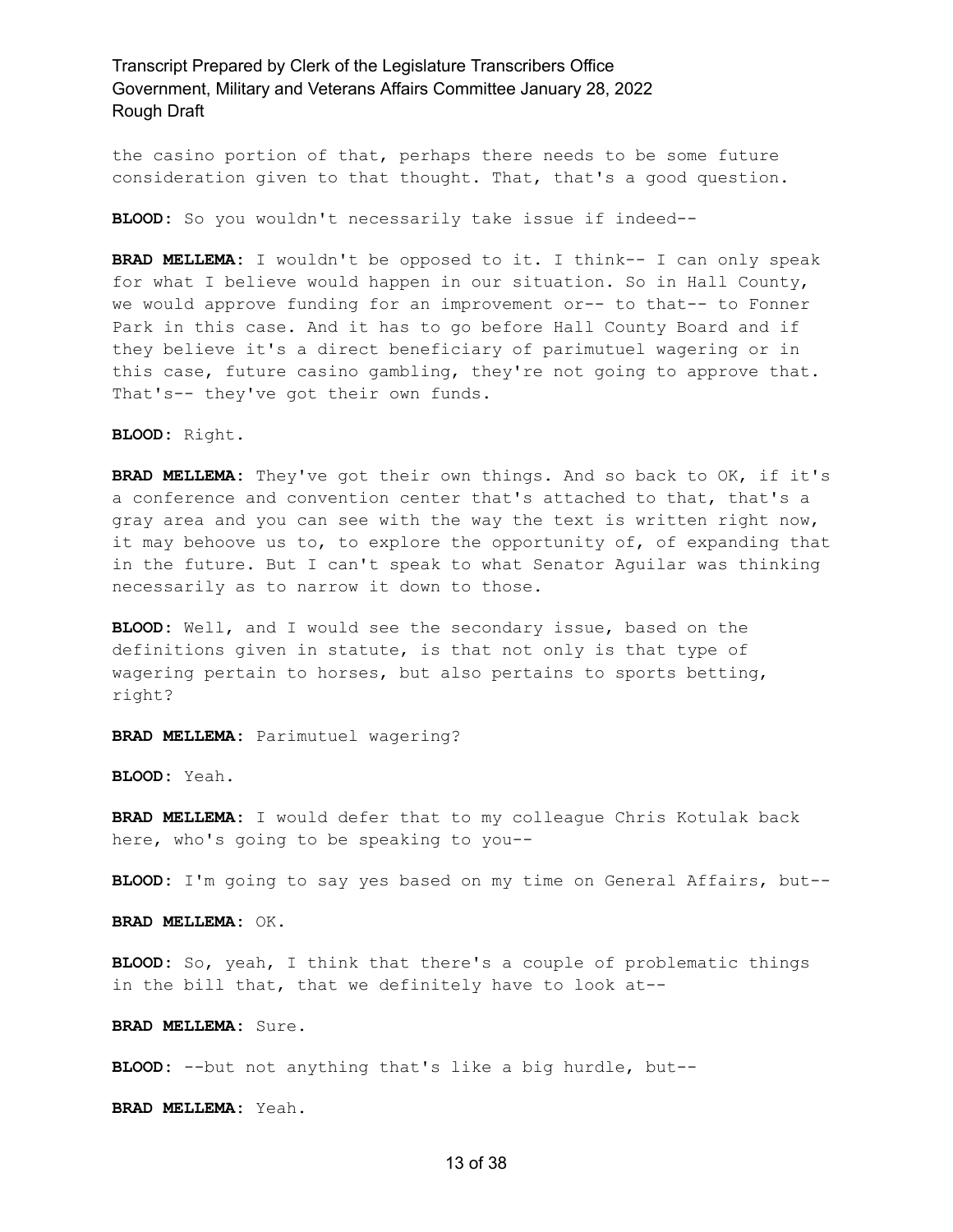**BLOOD:** --I appreciate you being sincere and, and helping me try and understand. It's a really simple bill, but I, I see it as being problematic if we're going to grow the industry across Nebraska. And we just have to make sure that everybody has an opportunity to have access to funds to, to make Nebraska better [INAUDIBLE].

**BRAD MELLEMA:** Absolutely, yeah. And I think most folks would agree that it doesn't need to directly benefit the wagering or the parimutuel wagering--

**BLOOD:** Absolutely.

**BRAD MELLEMA:** --industry. It has to be the tourism side. So there has to be some clarity so that when we approve these grants towards, in our case, Fonner Park, we know with a high level of certainty that we're doing it right.

**BLOOD:** And, and we know that tourism site is going to help shore up the incubator and generate for that county, so.

**BRAD MELLEMA:** Yes, yes.

**BLOOD:** All right. Thank you.

**HALLORAN:** Thank you. Senator Blood. Senator McCollister.

**McCOLLISTER:** Yeah. Thank you, Senator. Will there be a clear line of demarcation between the gambling activities and the promotion of the facility itself?

**BRAD MELLEMA:** Therein lies the question that we just brought up a little bit with that last conversation and that's what we're attempting to clarify. So as written, it's very gray. As we look at the consideration that Senator Aguilar has proposed here, it helps to clarify it quite a bit, but it depends on how much you want to put right into the law for us to get directions. So in our case, Hall County, when they approve these things, they'll know that, OK, here's, here's the line of demarcation, as you would call it, regarding an improvement. I believe if a, if a facility is built and its primary purpose is wagering, that's off, or if he wants a new starting gate for the horse races, that's not going to happen. There may be multi-use facilities. For example, the concourse under the, the, the grandstand at Fonner Park gets used all the time for car shows and all kinds-- all manner of things that spillover from the Heartland Event Center. It's a multi-use area. Obviously, it gets used to facilitate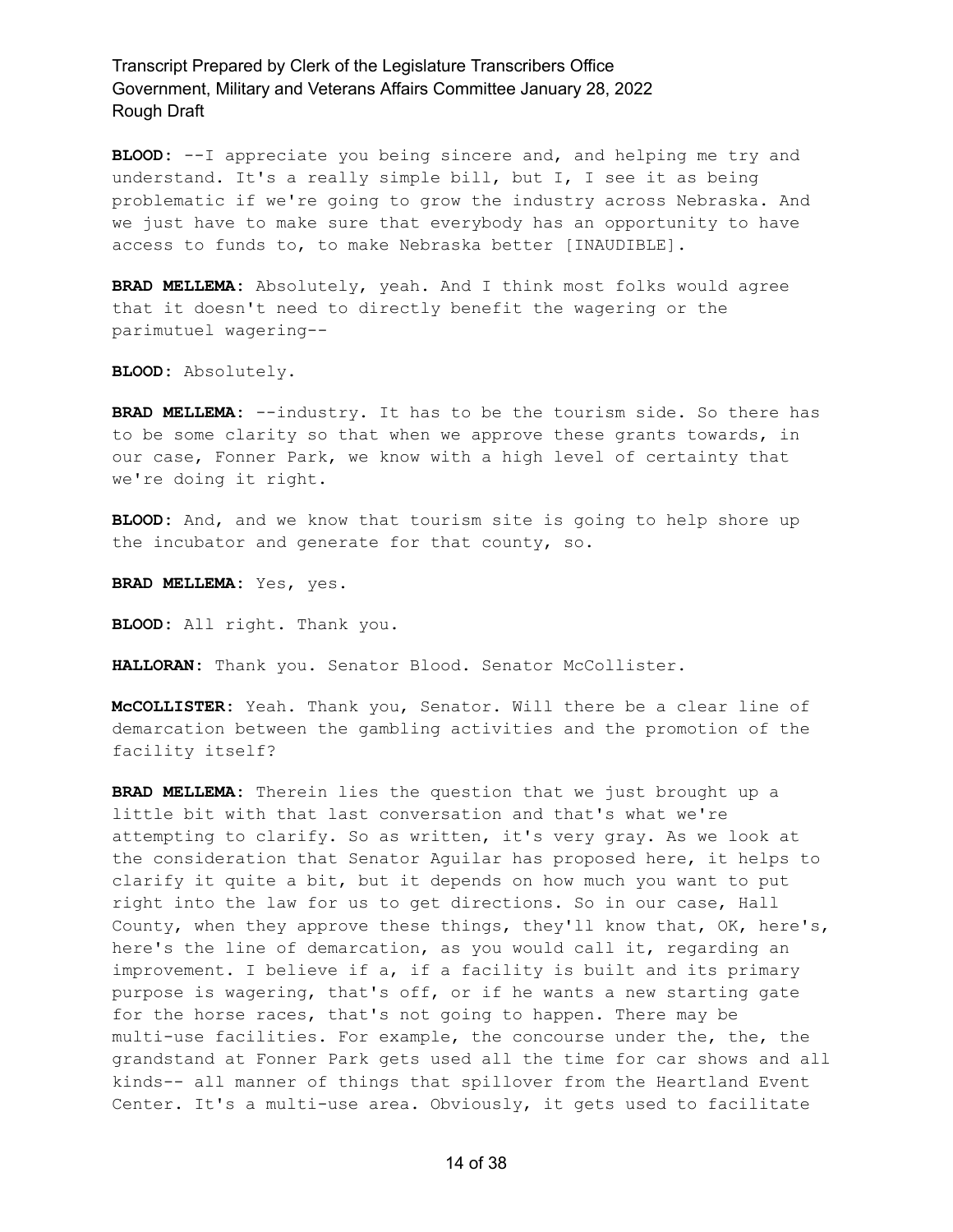horse racing during that time of the year. So if we were to improve that, put air conditioning or carpet in there or some sort of improvement that takes it to another level for a higher level of use, I would see that as appropriate, but we, we would like to figure out based upon the law so that we have some, some good understanding as to whether that is an appropriate use of those dollars.

**McCOLLISTER:** Does the statute under consideration have sufficient clarity or do you think we still need to improve on it?

**BRAD MELLEMA:** The thing that I would like to perhaps see-- we've stricken some language from it where it says-- basically, it's kind of saying you can give it to parimutuel wagering, but I think that a sentence could clear that up by simply saying, but the fund should not benefit the activity directly of wagering or gaming as it were because that's obviously on the horizon. So perhaps we're gaming or parimutuel wagering as it would, would help us to do that and then how that would be directed. I think either NTTA or other best practices could be established across the state that were acceptable.

**McCOLLISTER:** Thank you.

**HALLORAN:** Thank you, Senator McCollister. Any further questions? Seeing none, Mr. Mellema, thanks for being here.

**BRAD MELLEMA:** Thank you. My pleasure.

**HALLORAN:** Appreciate it. Additional proponents for LB765? Good afternoon. Can you state and spell your name?

**CHRIS KOTULAK:** Yes. Good afternoon. My name is Chris Kotulak, C-h-r-i-s K-o-t-u-l-a-k. I was born and raised in Omaha in the Elmwood Park area and I am currently the CEO of Fonner Park. Good afternoon, ladies and gentlemen of the committee and, and staff. I'll be brief. I basically just want to provide some context and a little historical on what Brad Mellema just said and I'm more than happy to answer some questions. There were some good questions asked. Just a little historical, we do want to clarify-- just because Brad and I have walked the, walked the line in my years as being the CEO because we're very aware of this restriction on what funds may or may not be allocated or directed towards the way of a parimutuel enterprise such as Fonner Park is in part. And so we've been very cautious and there's been many times where I just haven't had any funding because of that for this reason and we understand. Lance Braun cited the Grand Island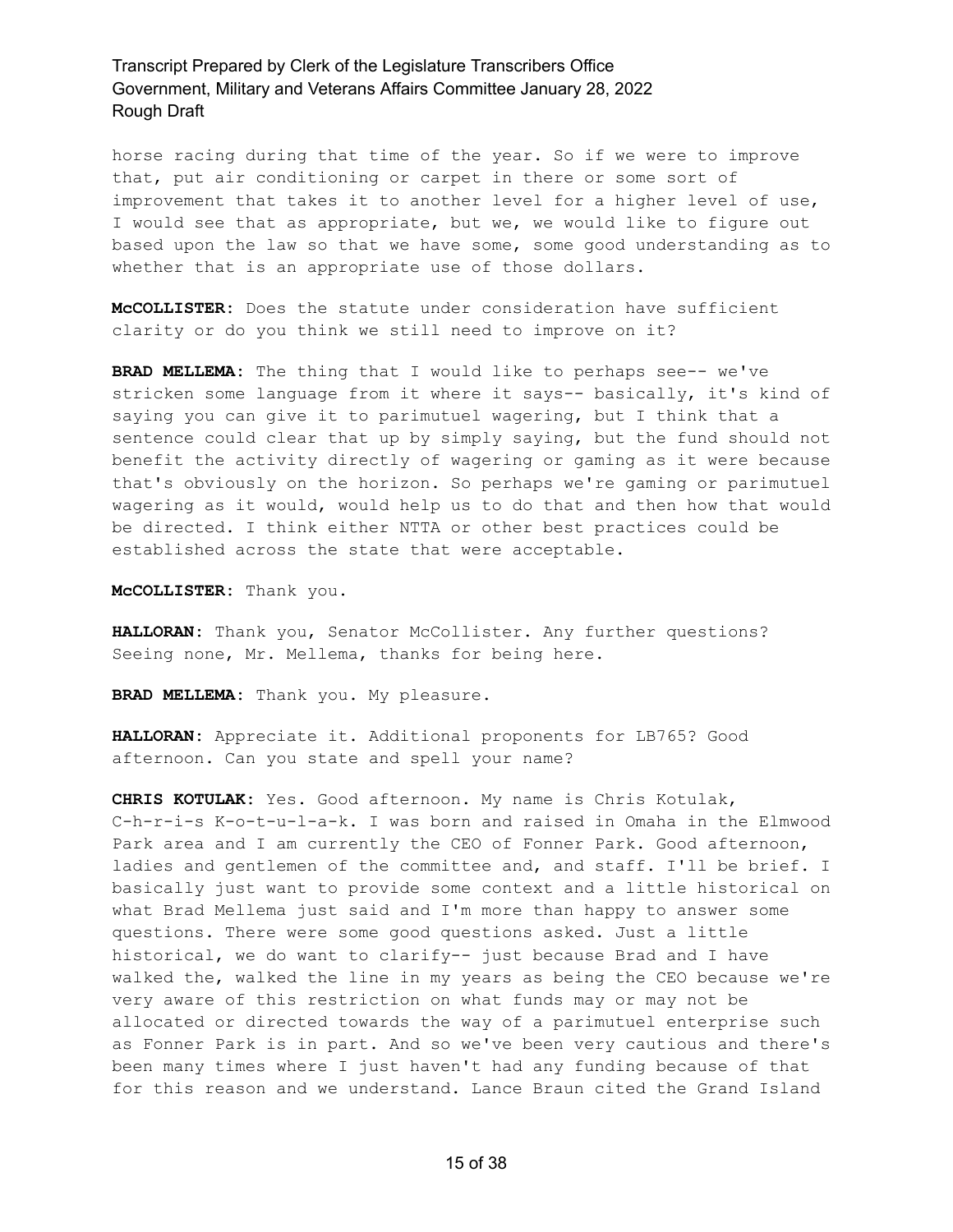Livestock Complex Authority. That's GILCA and that is-- Fonner Park is a-- is one part of that. State Fair is another. The convention visitors bureau, who Brad represents, is the third and the Grand Island Chamber of Commerce is the fourth. We all have 25 percent shares in GILCA, if you will. They're basically shares in responsibility, not revenue. But I can say that 80 percent of the events that take place in those livestock and expo buildings on the west side of our parking lot at the Fonner Park Campus would not have occurred without funding from the funds that the convention and visitors bureau provide. Brad provides anywhere from \$2,000 upwards of \$20,000 thousand based on the event and we would just love to be able to continue to get that funding to help us go towards what my goal is-- I've said this for the last couple of years. I would love to see Grand Island-- not Fonner Park, but Grand Island become the ag capital of the Midwest and things of this nature could help. Zero motive of that money is dedicated or are there any tentacles to any casino operations. And as Brad said regarding the parimutuel, Fonner Park is part parimutuel and then we're also part just civic endeavors and a platform for that. So we, we want to further clarify where any funding, potential funding could be directed and allocated legally. Thank you.

**HALLORAN:** OK. Very good. Any questions from the committee? Seeing none, thank you, Mr. Kotulak.

**CHRIS KOTULAK:** Thank you.

**HALLORAN:** Appreciate it. Are there any additional proponents of LB765? Seeing none, are there any opponents for LB765? Seeing none, are there any of the I have no opinion, neutral position for LB765? Seeing none, that will close LB765. In Senator Aguilar's absence, there will not be a close, so that ends our hearing for LB765. For the record, there were no position letters for LB765. We'll move on to LB847, Senator Wishart. Greetings, Senator.

**WISHART:** Good afternoon, Vice Chair Halloran--

**HALLORAN:** Close enough. That's good.

**WISHART:** --and members of the Government, Military and Veterans Affairs Committee. My name is Anna Wishart, A-n-n-a W-i-s-h-a-r-t, and I represent the 27th District including parts of west Lincoln and southwestern Lancaster County. Today, I'm introducing LB847, which seeks to update the design-build process to include metropolitan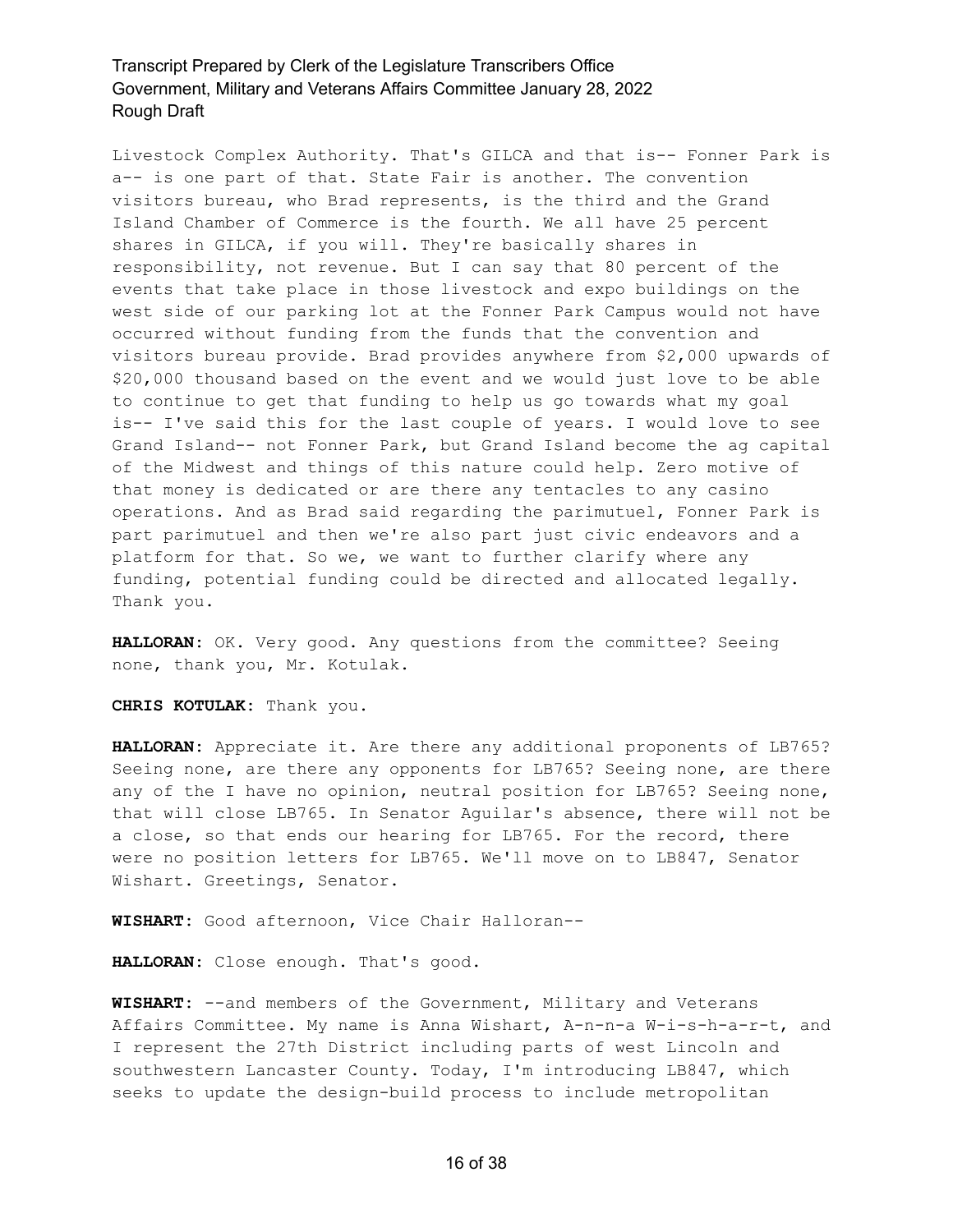utility districts, public power, and public power and irrigation districts. I was approached by these entities last year shortly before the hearing on LB414, which I brought before you last year, and it ended up being a bill on consent calendar and we passed it last year. My concern when they asked me to amend my bill last year was that it would hurt the passage of that bill on consent calendar and so I told them I'd be back this year to help. As you remember, design-build is a method of project delivery in which one entity works under a single contract to provide design and construction services. One entity, one contract, and one unified flow of work from initial concept through completion. The goal is to save money and time through a more efficient process. This is just a simple addition to those who would be able to utilize this more efficient and cost-saving tool. I did speak with the Speaker and this is an issue that he has actually pushed for years. I, I took the baton on from him when he became Speaker and so this would be something that could be on consent calendar if it's passed through this committee. So I would be happy to answer any questions.

**HALLORAN:** OK, thank you, Senator. Any questions for Senator Wishart? Senator McCollister.

**McCOLLISTER:** Yeah. Thank you, Senator. The usual provisions; bidding, that kind of thing would still, still be in place, correct?

**WISHART:** Absolutely.

**McCOLLISTER:** Thank you.

**HALLORAN:** OK. Thank you, Senator McCollister. Any further questions? Seeing none, will you stick around for close?

**WISHART:** I will and it should be a pretty quick--

**HALLORAN:** OK.

**WISHART:** --hearing.

**HALLORAN:** Thank you.

**WISHART:** I know it's Friday.

**HALLORAN:** Thank you for the opening.

**WISHART:** Thank you.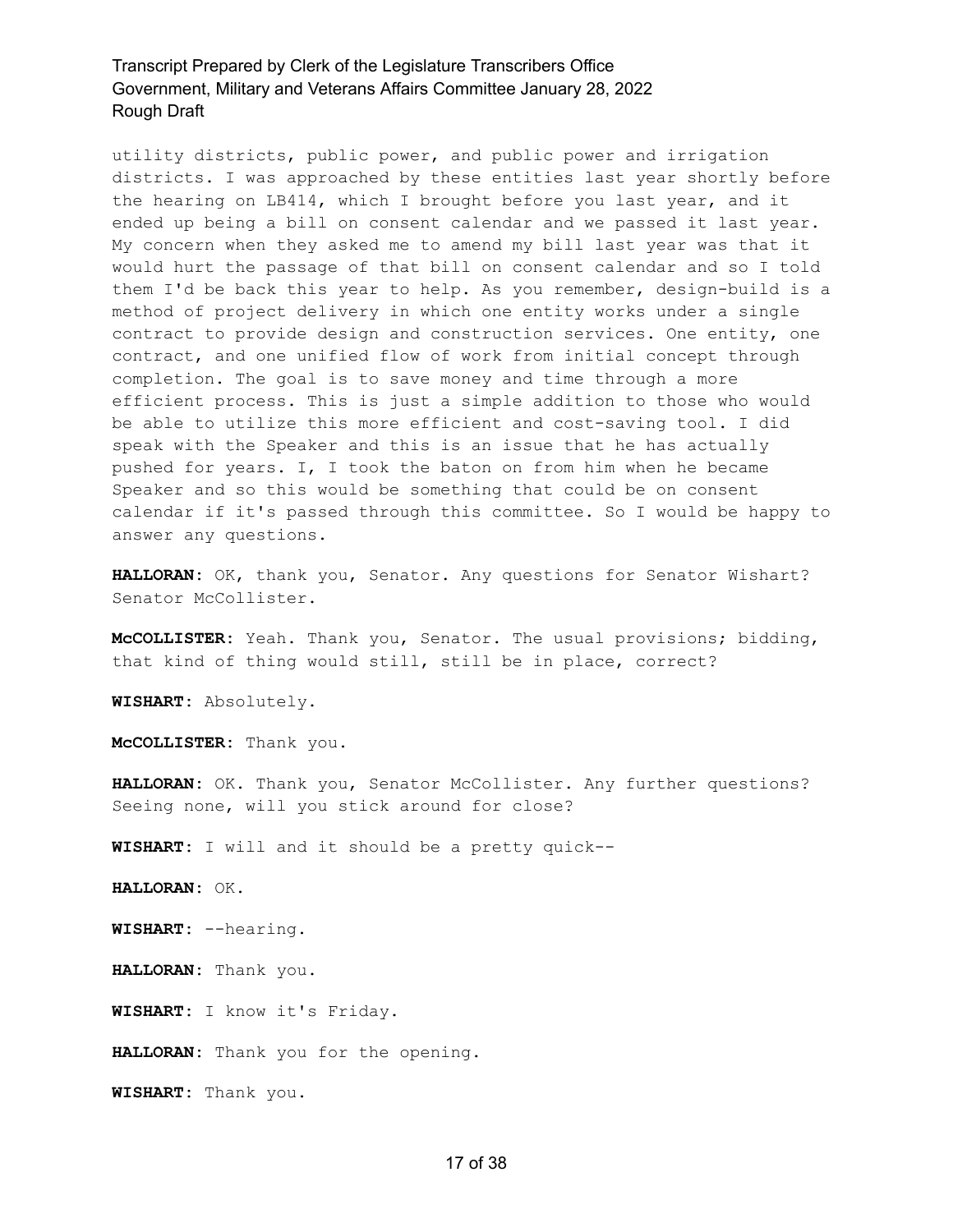**HALLORAN:** All right. With that, we'll seek proponents of LB847.

**RUSSELL WESTERHOLD:** Good afternoon, Vice Chairman Halloran. My name is Russell, R-u-s-s-e-l-l, last name, Westerhold, W-e-s-t-e-r-h-o-l-d, appearing before you today on behalf of the Metropolitan Utilities District, or MUD as you more likely know them, in support of LB847. Of course, we want to thank Senator Wishart for bringing this bill. It is very straightforward. It simply allows MUD, public power districts, and public power and irrigation districts to utilize the design-build contracting method. As Senator Wishart alluded to, I think this is a topic with which you are all familiar. Why do we wish to have this authority? In some circumstances, it is the best method for us to deliver construction projects in the most timely manner and in the most cost-effective manner and that is a good thing for our ratepayers. So with that, Mr. Chairman, I will conclude, but of course, be happy to answer any questions that you all may have.

**HALLORAN:** OK. Thank you, Russ. Any questions from the committee? Seeing none, we'll move on. Thank you, sir.

#### **RUSSELL WESTERHOLD:** Thank you.

**HALLORAN:** Any additional proponents for LB847? Are there any opponents for LB847? Any in the neutral capacity for LB847? Seeing none, for the record, there were three proponents position letters, zero opponents, and zero neutral. All right. We will move on to LB791. Senator Lowe.

**LOWE:** Thank you.

**HALLORAN:** Welcome, Senator.

**LOWE:** Thank you. Senator Halloran and members of the Government, Military and Veterans Affairs Committee. My name is John Lowe. That's J-o-h-n L-o-w-e and I represent Kearney, Gibbon, and Shelton.LB791 is a very straightforward, bill. It changes the population threshold dealing with county surveyors from 60,000 to 100,000. In 2017, this committee changed the population threshold from 50,000 to 60,000 with LB200. I carried that bill because Buffalo County had concerns about the cost and the difficulty of hiring a full-time county surveyor. In 2017, the bill initially changed the threshold to 75,000, but Senator Dan Quick had concerns about that number and asked for 60,000 instead. LB200 was a consent calendar bill that year. The reason why I'm here today is because Senator Aguilar and the representatives from Hall County, Karen Bredthauer-- she's a county commissioner-- asked that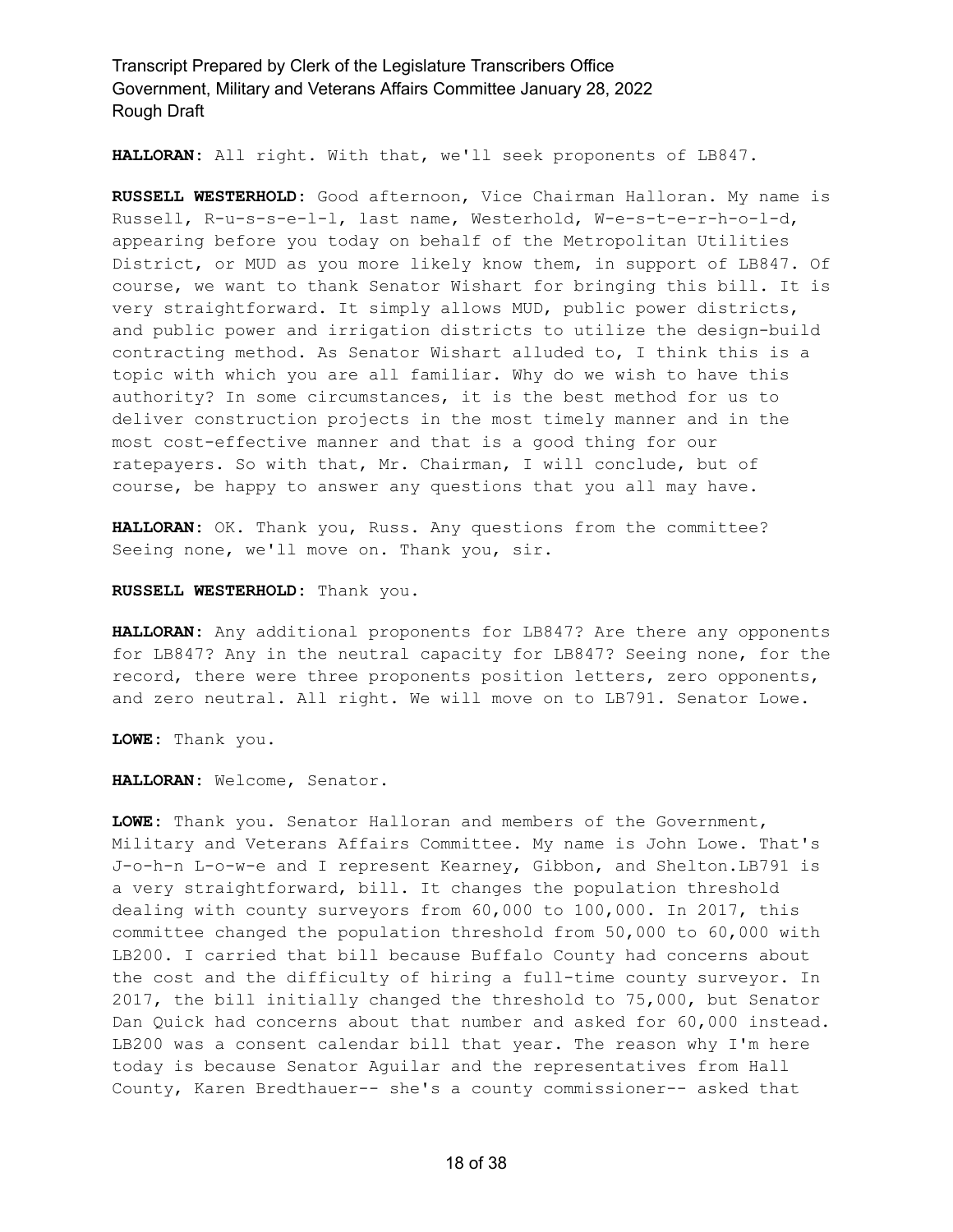the population threshold be increased so I agreed to bring this bill on their behalf. Buffalo County representatives are also very supportive of this change and with that, I'm happy to answer any questions.

**HALLORAN:** OK. Thank you, Senator Lowe. Any questions from the committee? Senator McCollister.

**McCOLLISTER:** Thank you, Senator Halloran. What's the practical effect of this change, Senator?

**LOWE:** The practical, the practical effect of it is they wouldn't have to hire a county super-- surveyor so that cost would not be there. They would not have to afford for them the office. They could, they could contract outside the county to do that.

**McCOLLISTER:** I understand. Thank you.

**LOWE:** It's a, it's a cost-saving measure.

**McCOLLISTER:** OK.

**HALLORAN:** Thank you, Senator McCollister. Any additional questions? Seeing none, stick around for close?

**LOWE:** I will waive closing. I have to be in Appropriations now.

**HALLORAN:** All right. Thank you, Senator Lowe. Are there any proponents of LB791? Welcome, Ms. Lancaster. How are you?

**PAMELA LANCASTER:** I'm wonderful. Nice to see you, Senator. So first of all--

**HALLORAN:** Could you spell your name for the record for us?

**PAMELA LANCASTER:** Yes. My name is Pamela Lancaster, P-a-m-e-l-a, Lancaster, L-a-n-c-a-s-t-e-r. I'm a Hall County commissioner here representing the Hall County Board of Commissioners. So Senator Halloran and other members of this committee, Hall County Commissioners would like to thank, first of all, Senator Lowe and Senator Friesen for understanding and supporting Hall County's concern. Present state legislation requires that the county elected surveyor and our county-- in our case, is elected-- to become the county highway superintendent at the 60,000 population threshold. Hall County is respectfully requesting that that population threshold be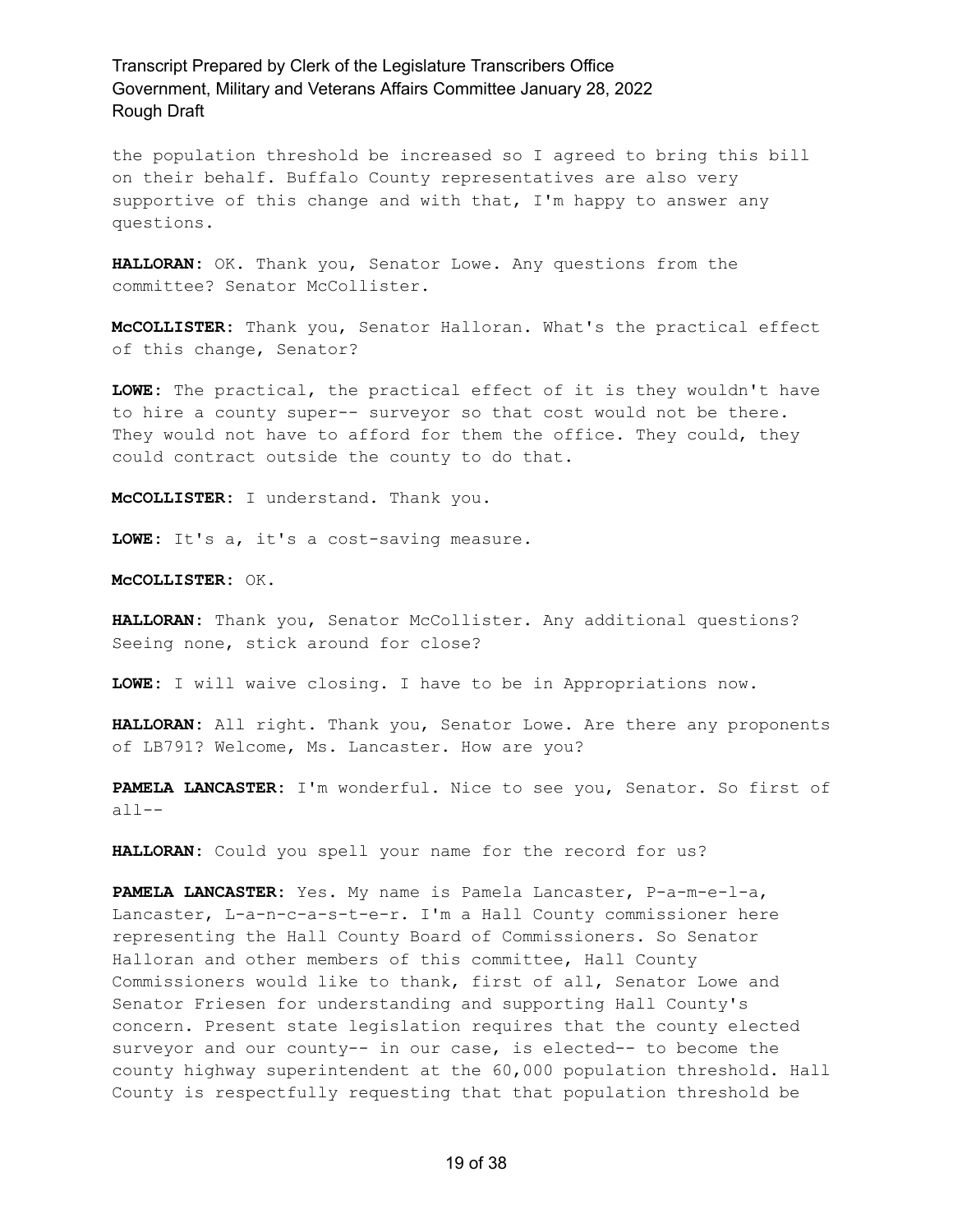increased to 100,000. Changing the management style of the 60,000 population level would be of no benefit that we are aware and would be very costly to Hall County taxpayers. Presently, the Hall County surveyor carries out the statutory duties required by that official, as well as managing the geographic information systems, GIS, department. The public works department is managed by a non-elected official, the county-- a highway superintendent hired and overseen by the board of commissioners. If a Hall County surveyor is required to become the Hall County highway superintendent and manage the public works department, he would need to be compensated for the additional duties of managing yet another, another department. Having limited time to carry out the duties of the surveyor and the GIS department, an additional employee would no doubt be required to fulfill those duties. To date, the Hall County GIS department budget allows for only two employees plus the official, so we would no doubt need to add one. It is difficult at best to hire qualified people for the GIS department, so no doubt this position would need to be full time. Therefore, Hall County is asking that you support our request to increase the population threshold to 100,000, requiring the county super-- I'm sorry, the county surveyor to become the county highway superintendent. This would allow any rural county to keep their present management style until they reach that 100,000 in population threshold, which is more efficient and is less expensive for the taxpayer. Thank you for your support and if there are questions, I'd be glad to try to answer them.

**HALLORAN:** Thank you, Ms. Lancaster, and thanks for being here. Any questions from the committee? Seeing none, that's a quiet group. You were pretty thorough.

**PAMELA LANCASTER:** We do our best.

**HALLORAN:** All right. Thanks for being here.

**PAMELA LANCASTER:** All right and thank you for, for having this testimony today. It's very important to us.

**HALLORAN:** All right. Are there other proponents of LB791? Greetings.

**SCOTT PETERS:** Thank you, Senator.

**HALLORAN:** Could you would you state your name and spell it for us, please?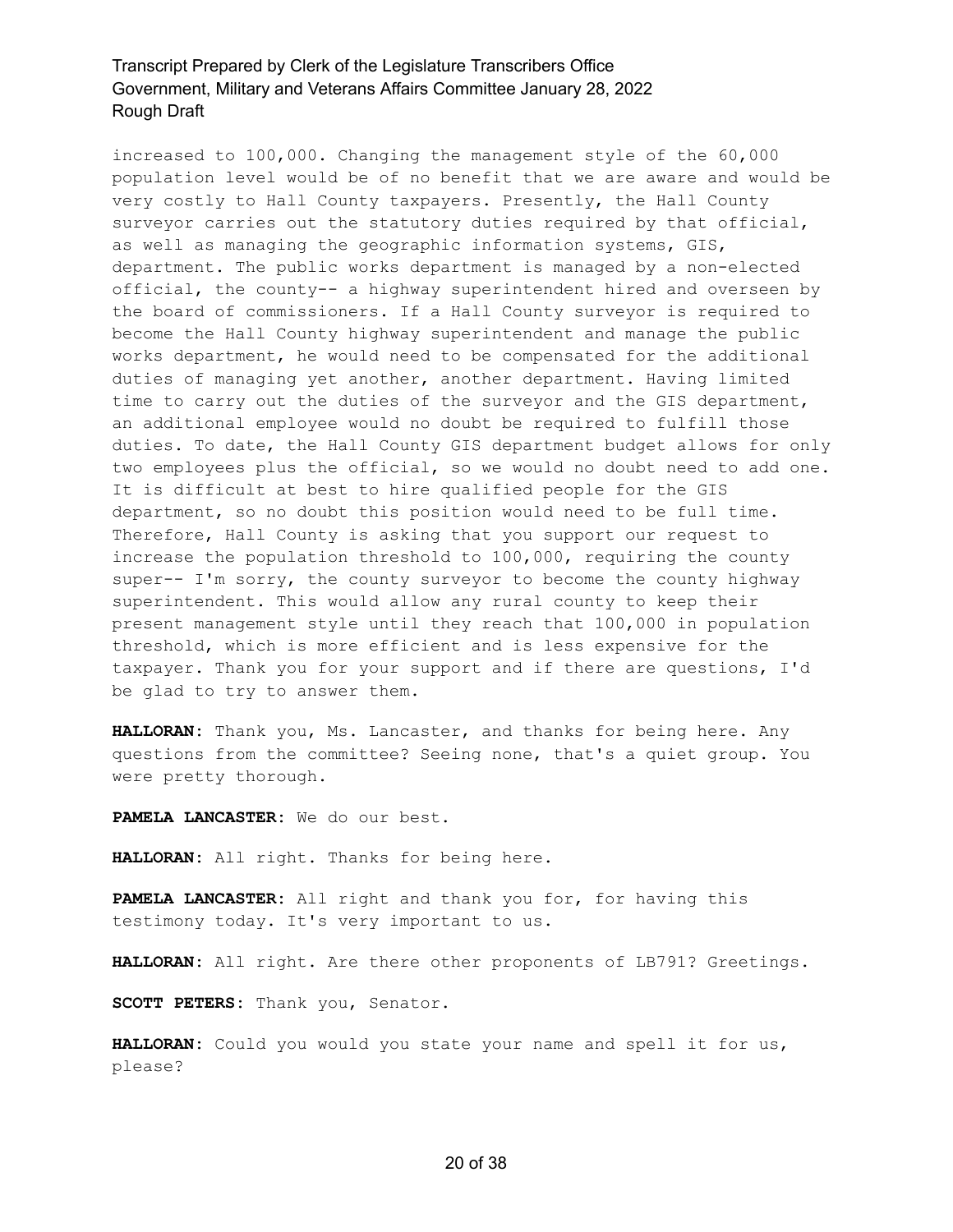**SCOTT PETERS:** Scott Peters, S-c-o-t-t P-e-t-e-r-s. Thank you, members of the Government, Military and Veterans Affairs Committee, for taking my testimony today. I am the elected county surveyor for Hall County and GIS director. I'm here today in support of LB791. I was appointed to the position of Hall County surveyor and GIS director in March of 2018 by the Hall County Board, Board of Commissioners and then elected to the position in the 2019 general election. At that time of my appointment and election of county surveyor, the Hall County Board of Commissioners determined that the residents of Hall County would best be served by having a county engineer execute the duties of highway superintendent and the county surveyor be directly involved with the GIS mapping the Hall County. This was made possible at that time because Hall County was under the 60,000 population threshold that requires the county surveyor to be ex-officio county engineer. The county surveyor is responsible for filing and preserving the survey records, perpetuating all original government section corners and quarter section corners, and reviewing subdivision plats that are filed with the Register of Deeds Office. The county surveyor is also responsible for overseeing the day-to-day operations of the GIS office. The GIS office works directly with our county surveyor's office in maintaining an accurate cadastral map for Hall County and also helps all other county offices with their mapping needs. Most counties throughout Nebraska have a part-time county surveyor and hire a consultant to do their GIS website for their county. Hall County, along with the city of Grand Island, through an interlocal agreement, maintain a cooperative GIS system in-house. It is my opinion that having the expertise of a licensed land surveyor working directly with the county and city GIS staff, reviewing surveys and overseeing the input of land records has been a benefit to all parties involved. I support LB791, as it seeks to amend the county population requirement from 60,000 inhabitants to 100,000 inhabitants. This change will give Hall County the ability to keep its current structure of its departments and provide the residents of Hall County with the same services they have come to expect from their county surveyor and GIS department. Please support LB791. Thank you. If you have any questions, I'd be willing to answer them.

**HALLORAN:** Thank you, Mr. Peters. Are there any questions from the committee? Seeing none, nicely done. Thank you.

**SCOTT PETERS:** Thank you.

**HALLORAN:** Are there additional proponents of LB791?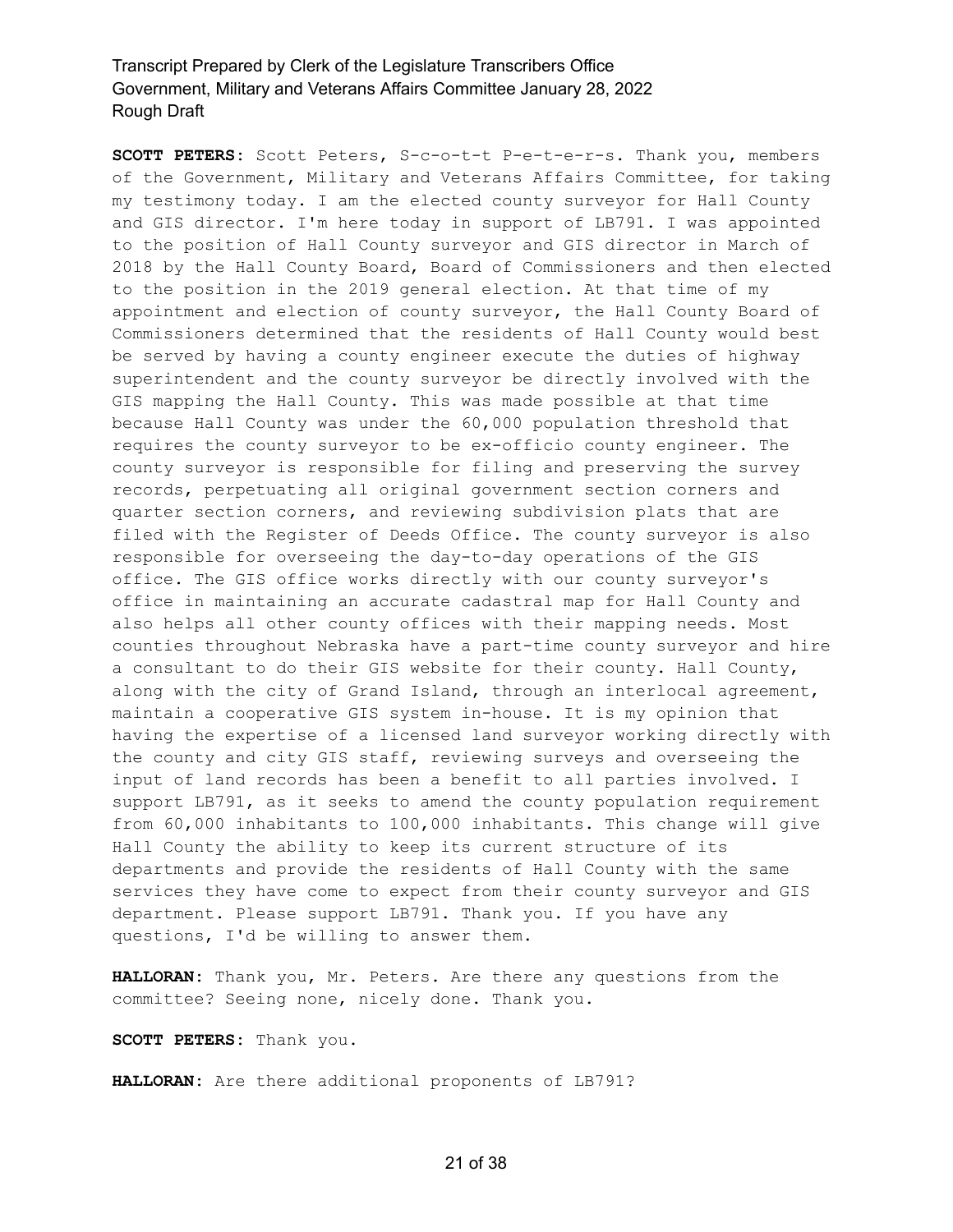**JON CANNON:** Good afternoon, Vice Chair Halloran, members of the Government, Military and Veterans Affairs Committee. My name is Jon Cannon, J-o-n C-a-n-n-o-n. I am the executive director of the Nebraska Association of County Officials, also known as NACO, here to testify in support of LB791. First, we'd like to thank Senator Lowe for bringing this bill. It's a recognition of the fact that counties should be able to manage their personnel policies as best they see fit. And this is a Hall County bill and Ms. Lancaster came in front of you and she testified very ably as to why Hall County wanted this bill brought forward. But also, it certainly implicates Buffalo County, which is another fast-growing county in Nebraska. I will note that Hall County in, in the most recent decennial census, their population is nearly exactly the same as Sarpy County's was 50 years ago. And certainly, I hope that they get to, you know, in the next 50 years, they get to be about the same size as Sarpy County as well. I certainly would like to encourage that kind of growth there. Hopefully, that doesn't mean that we come, come back asking for a different threshold in the future. But this is local control. Hall County has made a determination as to what structure best serves their citizens and we certainly think that that is something that, that should be move forward. We would urge your support of LB791. I would be happy to take any questions you might have. Thank you.

**HALLORAN:** Ok and for the record, I don't know if-- would you say your name and spell it again? We know who you are.

**JON CANNON:** Yes, sir. Jon Cannon, J-o-n C-a-n-n-o-n.

**HALLORAN:** OK, thank you very much. Any questions from the committee? Seeing none, you are very thorough as well. Thanks for being here.

**JON CANNON:** Thank you, sir.

**HALLORAN:** Are there additional proponents of LB791? Seeing none, are there any opponents of LB791? Seeing none, are there any in the neutral capacity for LB791? Seeing none, that will close the hearing for LB791. For the record, there were no position papers for LB791. Moving on to LR263CA, Senator Blood. Welcome, Senator Blood.

**BLOOD:** Thank you, Senator Halloran. We've lost half our committee.

HALLORAN: Important half is here. It's your, it's your floor.

**BLOOD:** It's true. So good afternoon to Senator Halloran and all of my fellow senators, friends all. My name is Senator Carol Blood and that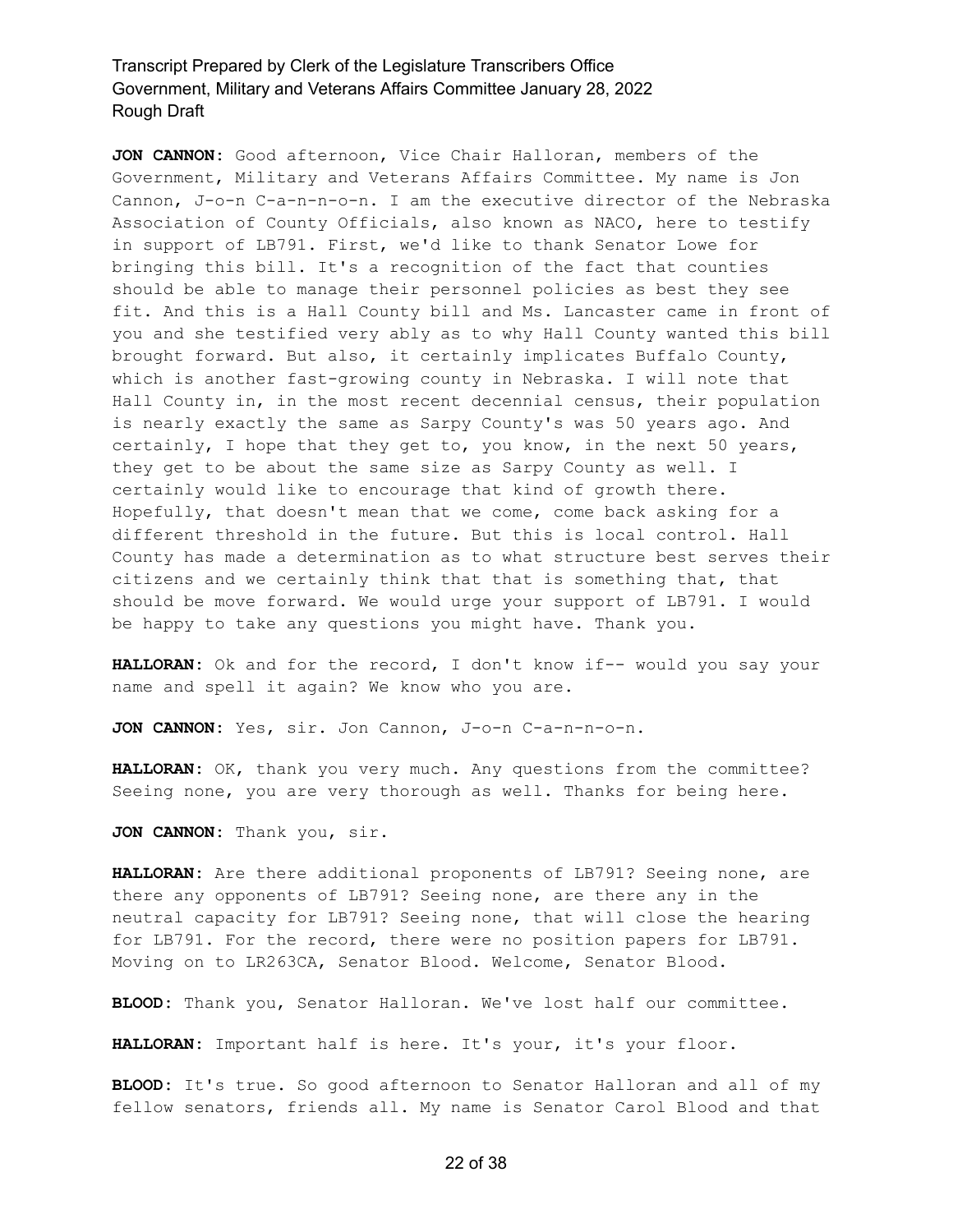is spelled C-a-r-o-l B-l-o-o-d, and I represent District 3, which is western Bellevue and eastern Papillion, Nebraska. Thank you for the opportunity to bring forward LR263CA to your esteemed committee. I bring forward this bill because Nebraska has a dirty little secret they've been keeping for decades. And as I speak more and more with Nebraskans, I'm finding that few of our residents know that this is actually happening. That secret is unfunded and underfunded mandates. So to be frank, when folks hear about the secret, most want to know how the Legislature has addressed the concern. And this is a good time in my opening to remind everyone on this committee that this problem was compounded by what happened in 2011. That year, the Legislature took away state aid to political subdivisions with the promise that it would one day be reinstated when the state budget got back on its feet. However, that day never came. LR263CA seeks to propose a constitutional amendment that would prohibit the Nebraska Legislature from imposing any financial responsibility for new programs or increased levels of service under existing programs on any political subdivision after the year 2022. In Nebraska state statute, a political subdivision includes villages, cities of all classes, counties, school districts, learning communities, public power districts, and all other units of local government. We know as policymakers that Dillon's Rule construes grants of power to localities very narrowly. The bottom line is if there's a question about local government's power or authority, then the local government does not receive the benefit of the doubt. Their power is granted in the express words of our state statute. So when we place an unfunded mandate on our counties, they have few options when it comes to paying for those mandates outside of property taxes. This bill is timely because in the years since the publication of Senator Sue Crawford's LR852 report, which you have copies of, where not only were mandates and the burden they created for local government listed, but there was also a long list of ways that could be-- that these issues could be corrected to prevent that from happening in the future. So Nebraska has made little to no progress on these unfunded mandates and has even added new ones. Meanwhile, the state continues to point to local government as a reason our property taxes are high, while each year adding to the financial burdens with new mandates. In 2018, my taxpayers and Sarpy County paid over \$8.1 million in costs directly associated with unfunded mandates and it has continued to rise. I believe we have someone here from Sarpy County that can give you an even clearer picture of the millions it now costs taxpayers. Additionally, certain senators continue to push forward bills to try and cap the spending at the local level, further tying their hands and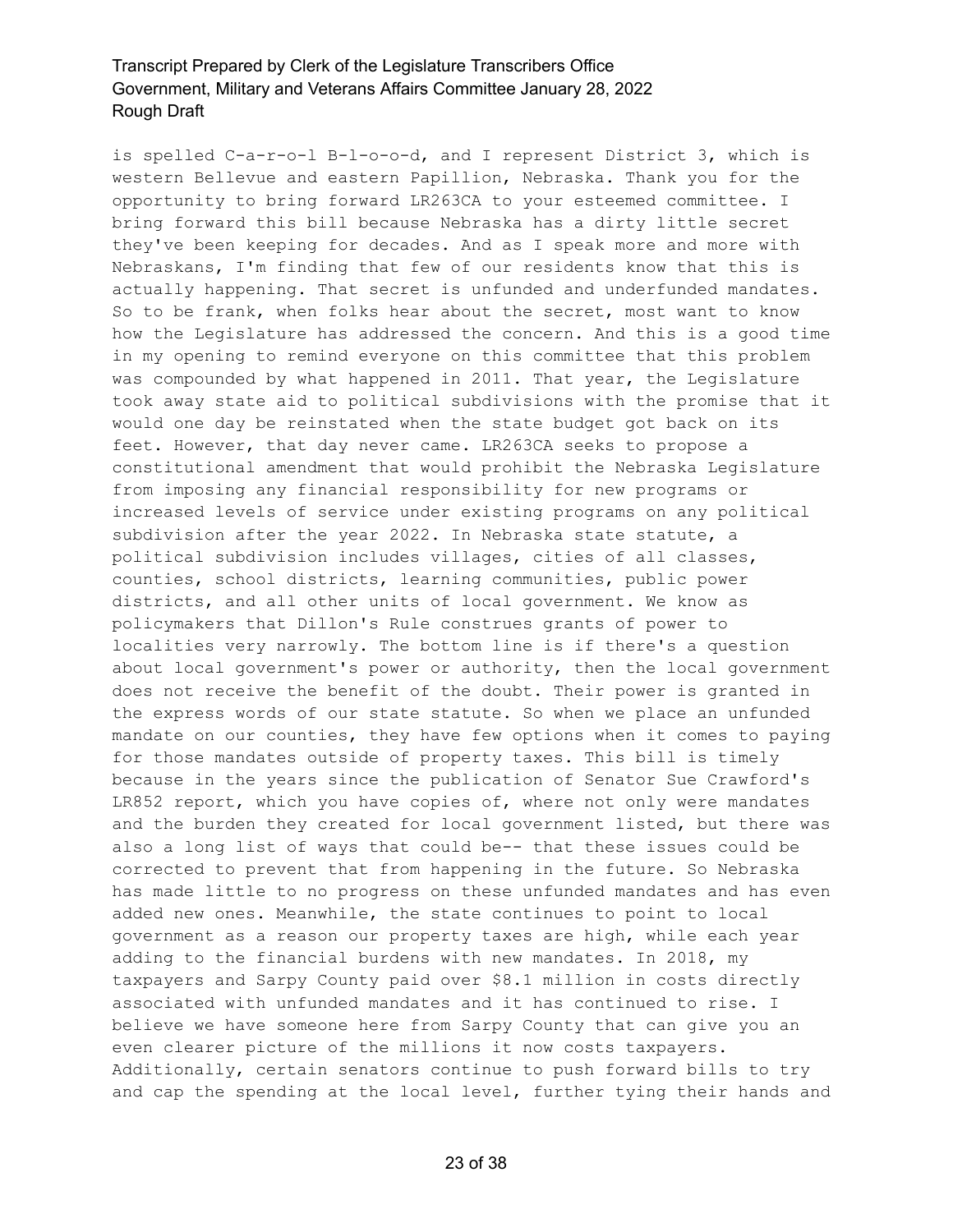making it tougher for those government entities to function. Underfunded and unfunded mandates permeate many aspects of our systems. The passage of LB383 offers a perfect example of an unfunded mandate. Because of LB383, counties like the one I represent, Sarpy County, no longer receive full reimbursement for the housing of state prisoners. For Sarpy County taxpayers, the true cost of holding a state prisoner, as calculated in the county's indirect cost allocation plan for the 2020 fiscal year, is \$136.63 per day. So the 11,172 prisoner days multiplied by a daily rate of \$136.63 equals an annual cost to local taxpayers \$1,526,430. The total prisoner days for the 2020 fiscal year was 59,376. Also, did you know that your district court judges are state employees? Sarpy County is required to pay for the bailiff, which is basically a personal secretary, for each judge and for a law clerk who is shared by all three judges. Personnel costs are \$321,633, not including health and dental insurance. Sarpy County also pays for expenses such as court-appointed counsel, law library costs, supplies, computers, and furniture. Sarpy County Juvenile Court judges are also state employees. The county is required to pay for a bailiff for each judge, as well as a file clerk and a part-time receptionist. Sarpy County also pays for court-appointed attorneys, evaluations, and supplies. Legislation regarding court-appointed attorney and guardian ad litem fees caused attorney fees in the current budget to increase from \$292,657 in 2015 to \$476,853 in 2021. So let's take a look at Johnson County, specifically the Tecumseh State Prison. When an inmate dies in the state prison, who do you think pays for the autopsy? Who pays for the grand jury investigation? It's not the state, it's the county. Johnson County has a small population, as many Nebraska counties do, so how is it fair that they must be responsible for this burden? Is it fair that they will likely have to make decisions about what roads will receive gravel or be plowed? These are the types of decisions that must be made when these expenses happen. I'd like to next address the cost to counties to provide the Department Health and Human Services, Probation, and other state offices space and maintenance costs free of charge. This is an issue that everyone from former state senator Deb Fischer to Senator Justin Wayne has tried to tackle with no relief. Beginning in 1983, in exchange for the state taking over many of the Health and Human Services' functions previously provided by counties, counties were required to maintain, at no additional cost to DHHS, facilities used for the administration of public assistance programs. Now, this might seem like a great idea until you see the costs. The net value of the space provided to DHHS in Sarpy County is approximately \$1.3 million. Housing DHHS employees in county courthouses also limit the amount of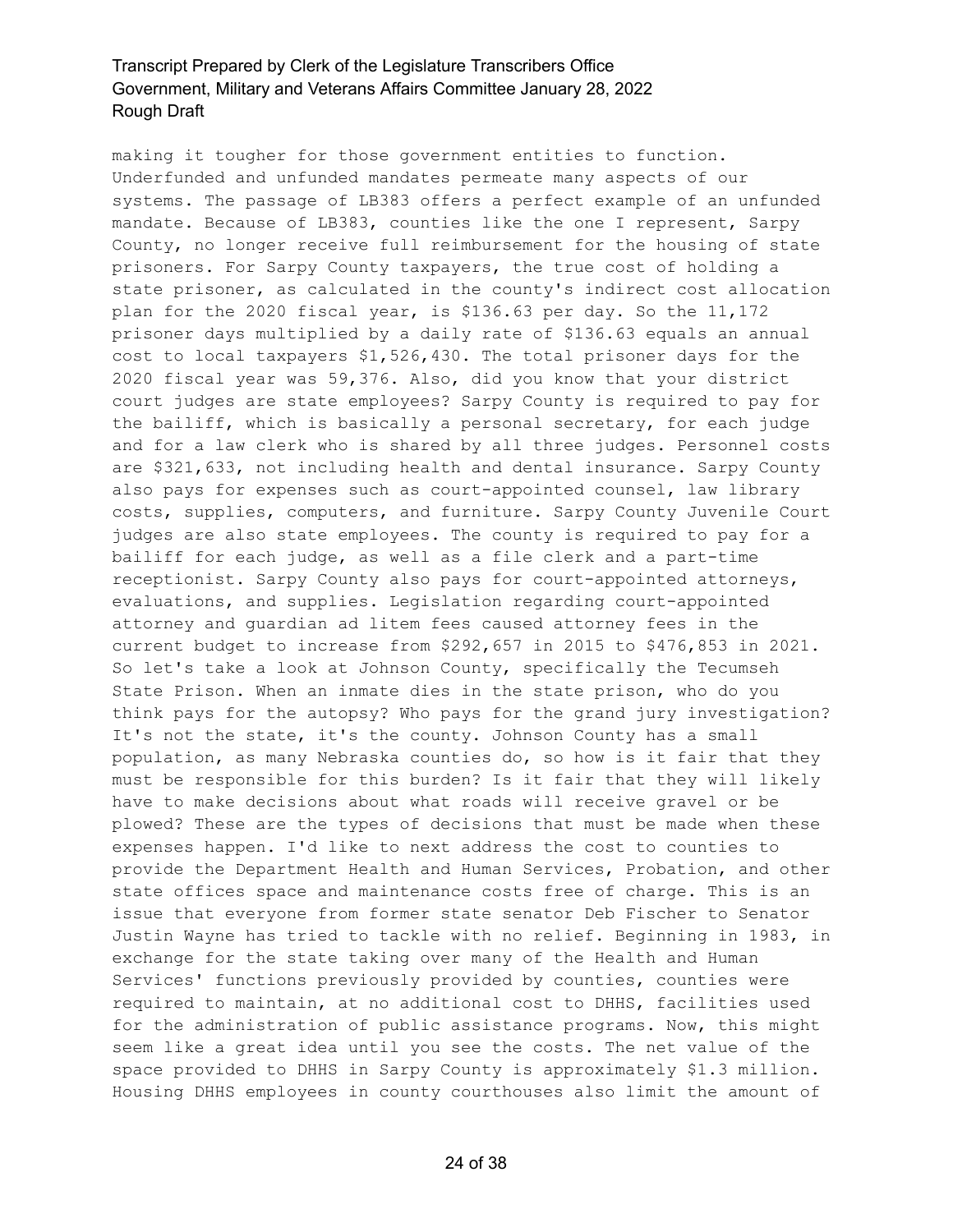space available for services directly supporting court function such as probation officers. In 2014, Hall County appropriated \$600,000 to purchase an office building just to house all of its probation officers who are state employees. In Lancaster County, lease and equipment costs for probation, both adult and juvenile, and DHHS topped \$725,000 in 2018. Adult and juvenile probation costs in Sarpy County total almost \$358,000. So finally, I'd like to discuss unfunded mandates to school districts, another entity that relies on property taxes to provide public education and related services to students and their families. This time, I'm going to focus on bills introduced in a recent session to give you an idea of how large and pervasive this issue is. In recent years, the Legislature passed legislation requiring additional training or instruction that did not include additional funding or a reduction in requirements for schools. This includes dating violence training, substance, substance abuse teaching, return-to-learn protocols for students, and suicide awareness and prevention training. These are all very worthy and important issues facing students in schools, which is why legislation was introduced and passed by this body. However, the Legislature was not-- has not funded most of these initiatives, instead relying on school districts to provide the services and training without reimbursement. Changes in curriculum require expenditures for school districts' curriculum toolbox process, which involves teachers choosing and vetting materials, alignment to state standards, and development as a curriculum guide and corresponding assessment tools. This requires either paying certified staff for additional hours during the summer or providing substitutes for them during the school year in addition to the purchase of classroom materials to fulfill the curriculum requirements. I can truly go on, but we would end up being here into the night and I'm assuming you'd all like to go home for the weekend, so I'll make the rest of this brief. Nebraska has been largely unwilling to address unfunded mandates and has added new unfunded mandates each year. Legislative attempts to remedy existing unfunded mandates are repeatedly shut down or languished in committee year after year. Yet, the state takes no responsibility when it comes to the role it plays in property taxes being so high across Nebraska. If we are unwilling to address unfunded mandates or curb the state's use of them moving forward, we face leaving municipalities, counties, and school districts with even fewer funds available to address the cost we force them to incur. It's time we take a look at these issues and start breaking down what is necessary and what has value. If these programs have value, then the state should reconsider how they fund the programs and quit kicking the property tax can down the road. I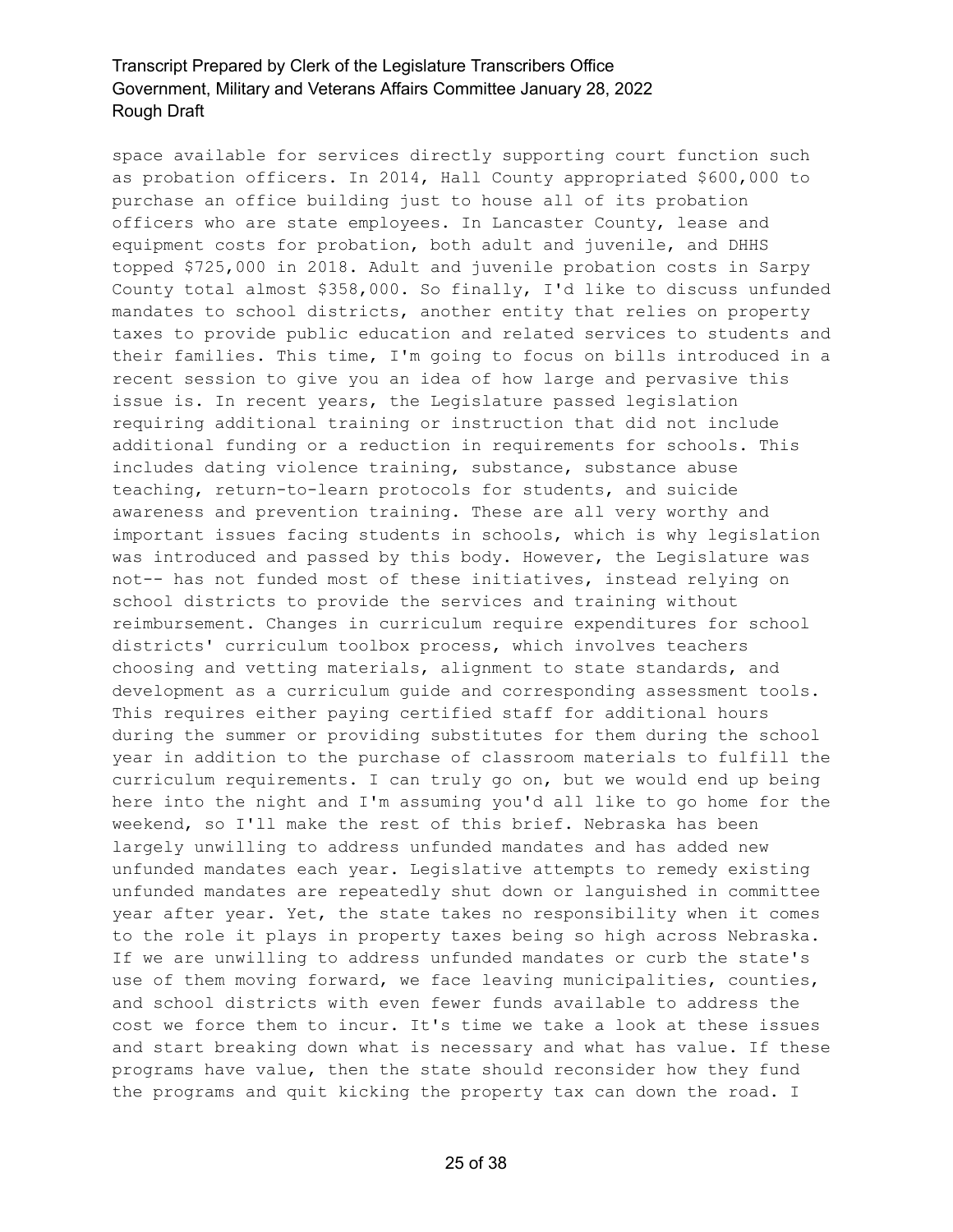will be staying for my closing, but in respect to your time today, I encourage you to save your questions for the testifiers who are following me, since they will be sharing more in-depth numbers and information from the subdivisions that they are here representing today.

**HALLORAN:** Thank you, Senator Blood. Are there any questions from the committee? Seeing none, thank you. Are there proponents for LR263CA? Good afternoon.

**DON KELLY:** Good afternoon, Senator Halloran and members of the Military and Veterans-- Government, Military and Veterans Affairs Committee. My name is Don Kelly, D-o-n K-e-l-l-y, and I'm chairman of the Sarpy County Board of Commissioners. I want to thank Senator Carol Blood for introducing LR263CA. Sarpy County deeply appreciates her longstanding support and her long-term commitment to supporting the elimination of unfunded and underfunded mandates to counties. I'd also like to point out that Senator Sanders is a Sarpy County-- former Sarpy County local elected official, also knows all too well the impacts that unfunded mandates on local governments and I have personally sat with Chairman Brewer a few years ago and explained the dilemma to him as well. Over several years, we have watched many well-meaning legislative proposals directed toward local governments to implement and ultimately pay for in the long term. Over the past few legislative sessions, we have seen more and more bills that limit local governments' funding and therefore limit the ability to pay for current programs, which are in most cases, operating on thin budgets. We support the measures that would fully fund programs our county would need to be responsible for operating and maintaining. LR263CA would certainly give teeth to any legislative measures passed by the Legislature, which are sure to be created after 2022. As an elected official who must manage a budget, I understand some of the concerns that may limit your financial flexibility. However, I would suggest to you that you already have financial limits with your requirement to stay within a balanced budget. I believe LR263CA, if passed by the voters, would benefit the Legislature by adding language to pay for the services and programs any Legislature would pursue in the future. In closing, I know Senator Blood ran over many of the underfunded and unfunded mandates, but I've handed you out a short list of some of the long-term expenses on county programs, which are unfunded or underfunded mandates for your review and those that impact Sarpy County on a, on a daily and monthly basis. And we've discussed these over the years and we'll continue to educate the Legislature on the impacts of these in the coming years. I thank you for your service and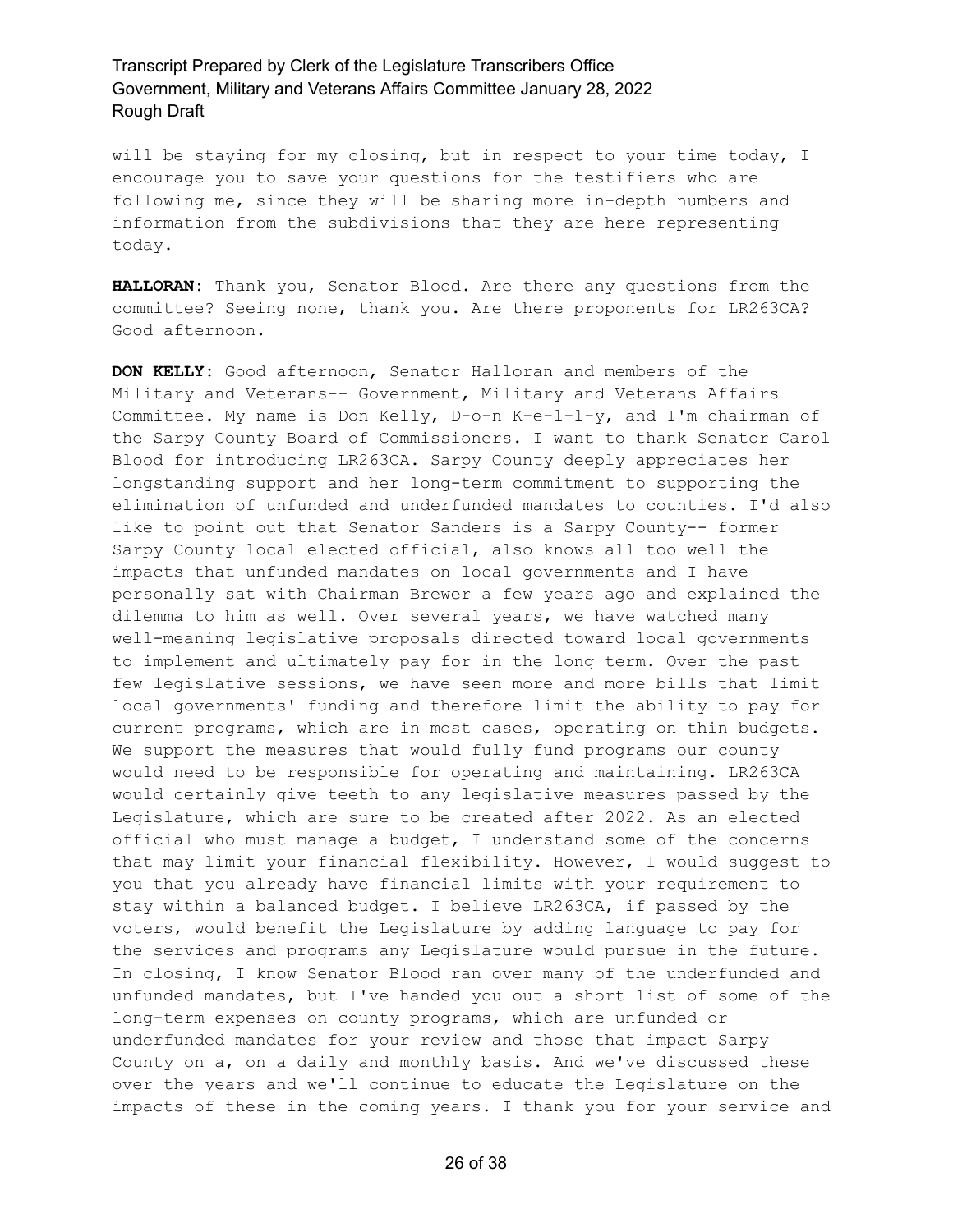the opportunity to visit with you today. I'm exceptionally thrilled that it's the fifth hearing. We're wrapping up before 3:00, so I wish you a great weekend and thank you again for your service. I'm happy to answer any questions.

**HALLORAN:** Thank you, Mr. Kelly, for being so concise and precise. Are there any questions from the committee? Yes, Senator Sanders.

**SANDERS:** Thank you, Senator Halloran. Commissioner, good to see you. Thank you for this list and when we have it in black and white, it certainly helps all of us. Is there a way we can get the entire list? And maybe there's too many to put on them, but this is what, \$10 million?

**DON KELLY:** Yeah, it's \$10 million, Senator Sanders, and I will tell you that there are some initiatives underway in this year's Legislature: LB921, which had a hearing earlier this week which, if passed as proposed, would add another \$2.4 million in unfunded mandates. That would be the additional cost to the county for housing felons for up to a year in our county jail. So certainly happy to give you more. This-- the list I handed you is a good roll-up, but it's very truncated. I can give you the details that support each of those figures in greater detail and I'll have those sent down to your staff.

**SANDERS:** Thank you, but I think you said there was more to add to this list. So this is-- what are they about--

**DON KELLY:** No, no, ma'am. It-- that-- this list is pretty inclusive.

**SANDERS:** OK.

**DON KELLY:** It, it's a roll-up of the, of the current \$9.2 million that we're looking at daily. You know, when I first became a commissioner, it was around \$5 million. So the number is getting higher every year as-- and a lot of that's due to the growth and, you know, and population increase in our county. But there are some proposals currently underway in this legislature that will, will increase that significantly.

**HALLORAN:** OK.

**SANDERS:** Thank you.

HALLORAN: Thank you, Senator Sanders. Senator McCollister.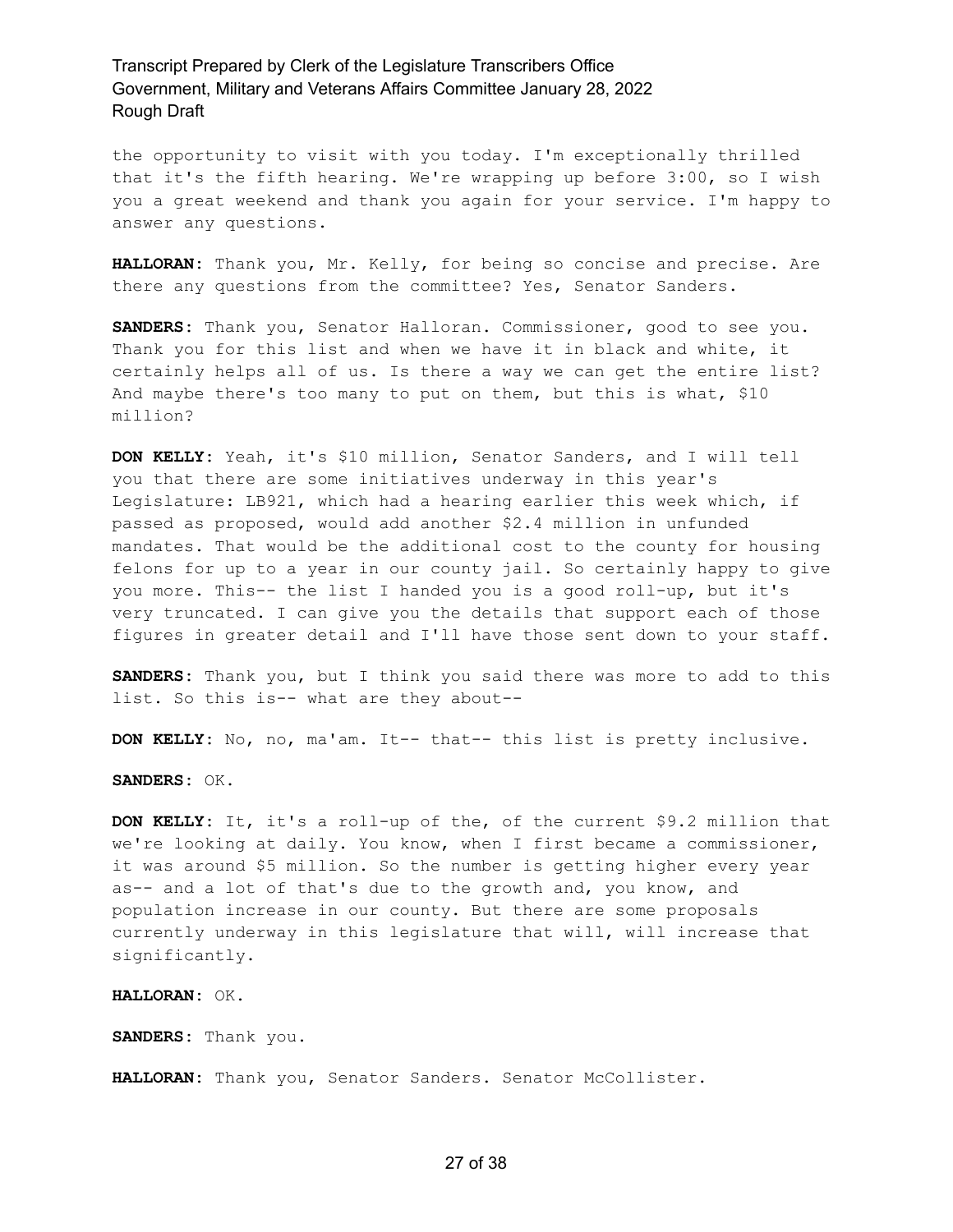**McCOLLISTER:** Yeah. Thank you, Senator Halloran. Mr. Kelly, how long have you been a county commissioner?

**DON KELLY:** How long have I been a county commissioner? I've been on the board since 2013 and I'm in my seventh year as the chairman.

**McCOLLISTER:** Wasn't there a time when counties were expected to absorb the cost of Medicaid, at least a portion of that cost?

**DON KELLY:** You know, I don't know the answer to your question, Senator, but I could certainly research and get back to you. I do not know.

**McCOLLISTER:** OK, well, perhaps some of the people that follow could update me on that if I'm--

**DON KELLY:** Yeah.

**McCOLLISTER:** --if my assessment is--

**DON KELLY:** I'm not aware of that requirement since I've been on the board, but it could very well be.

**McCOLLISTER:** Thank you, Mr. Kelly.

**DON KELLY:** All right. Thank you, Senator.

**HALLORAN:** Thank you, Senator McCollister. Any additional questions? If not, Mr. Kelly, you're going to get us out here in a timely fashion. Thank you for being here.

**DON KELLY:** Thank you, Senator Halloran.

**HALLORAN:** Any additional proponents for LR263CA? Welcome. Could you state your name and spell it for us?

**CONNIE KNOCHE:** Yes, my name is Connie Knoche, C-o-n-n-i-e, and good afternoon, Senator Halloran and members of the Government, Military and Veterans Affairs Committee. I'm here to-- we're here today to testify in support of LR263CA because unfunded mandates have contributed to our state's high reliance on property taxes to fund schools and local governments. Relative to other states, Nebraska's schools and local governments receive little support from the state. According to the 2018 Census Survey of State and Local Finances, Nebraska localities received 22.8 of their general fund revenues from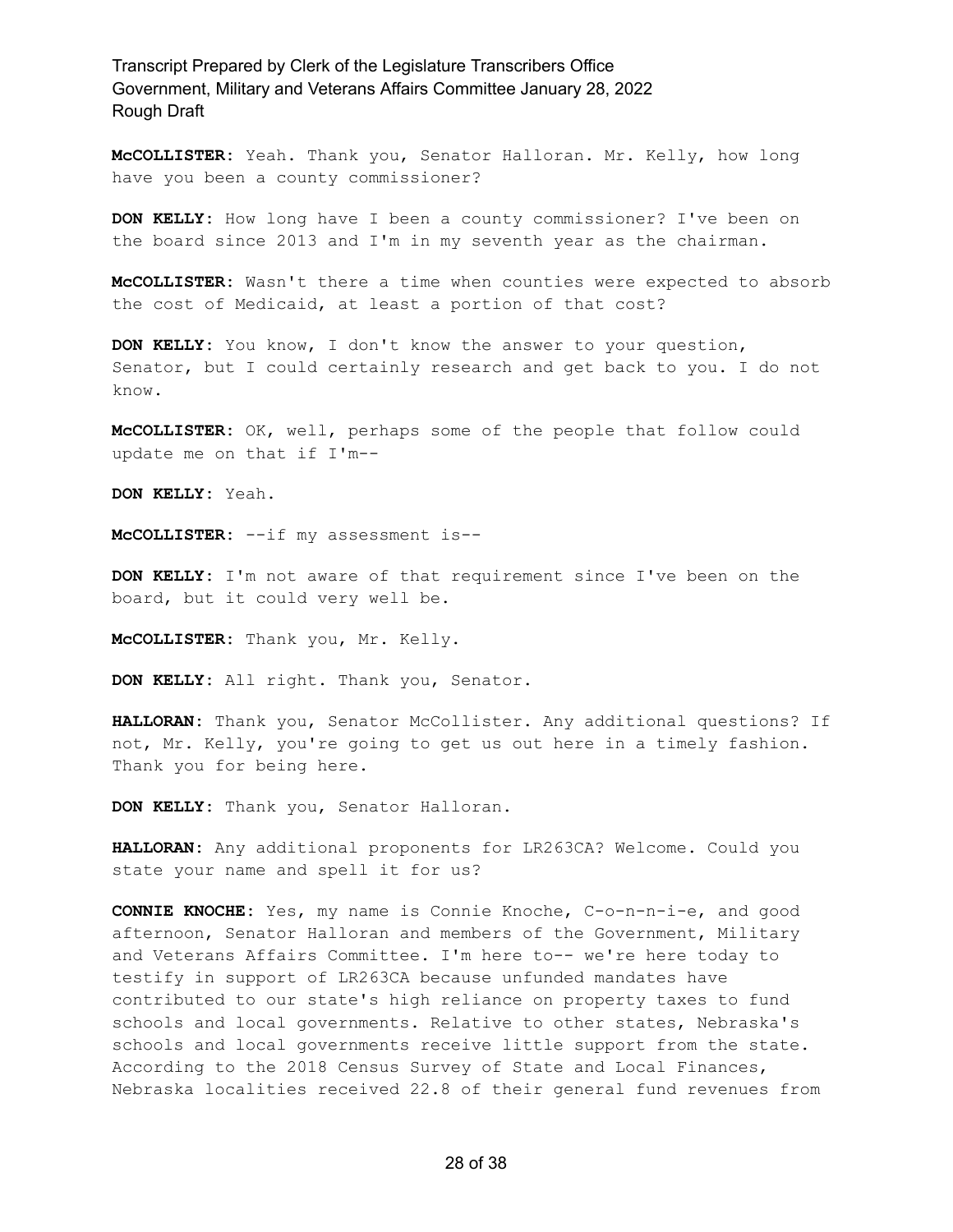the state, which is well below the national average of 32 percent. Nebraska presently ranks 47th in the percentage of local government support that comes from the state. We rank even lower, 49th, and the level of K-12 support that comes from the state. Low state support has resulted in local-- localities relying more heavily on property taxes to fund services of which they are required to provide by the state. Data from 2001-02 to fiscal year '14-15, the last year this information was available, show Nebraska localities growing increasingly reliant on property taxes. County governments in particular saw their property tax reliance grow, especially in the years following the passage of LB383, which eliminated direct state aid to localities. OpenSky has long advocated for more state funding for schools and other localities in order to lower our reliance on property taxes. Increasing state aid to lower property taxes also was the top recommendation in the 2013 Tax Modernization Committee. In the absence of increased state aid, prohibiting unfunded mandates for new or increased levels of services should relieve some pressure on budgets of our state's local government. We would feel more comfortable with this proposal, however, if it included some assurance that any mandate passed going forward was not only adequately funded by the state, but also that the state revenues are sufficient to meet any new obligations. Thank you for your time and I'm happy to answer any questions.

**HALLORAN:** OK, thank you, Connie. For the record, you spelled your first name. Could you spell your last name too?

**CONNIE KNOCHE:** It's K-n-o-c-h-e. I apologize.

**HALLORAN:** No, you're fine. Thank you. Any questions from the committee? Seeing none--

**CONNIE KNOCHE:** Thank you.

**HALLORAN:** -- thank you very much. All right, additional proponents of LR263CA. Good afternoon.

**DAVID BECK:** Good afternoon, Senator Halloran and committee. My name is David, D-a-v-i-d, Beck, B-e-c-k, and I'm a rural businessman that works and Kearney, Phelps, Adams, Franklin, and Webster Counties and I'd like to express the frustration of my con-- the people that I work with over the property tax. And I appreciate this bill's move to make apparent some of the causes of that increasing burden and I hope that we can find a means to still support our rural schools and all the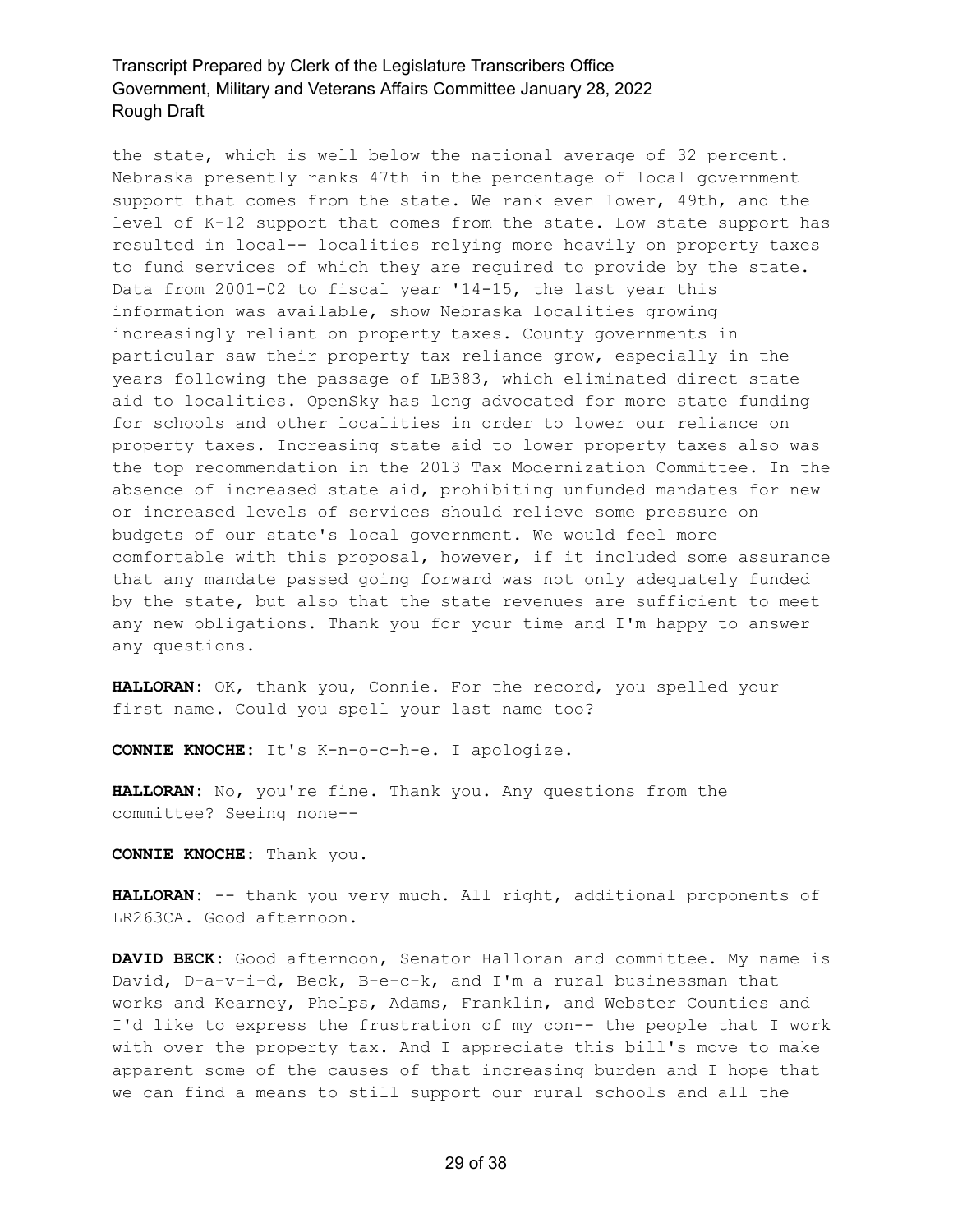other services that we see in rural Nebraska that's become increasingly difficult to make a living out there. And it's become increasingly difficult to find a place to live and I hope we can all address that here. And instead of pushing the burden out, I'd like to see it come back to here where it belongs. Thank you.

**HALLORAN:** OK, very good, Mr. Beck. Any questions from the committee? OK, seeing none, thank you for coming down and testifying.

**DAVID BECK:** Thank you.

**HALLORAN:** Any additional proponents of LR263CA? Welcome again.

**JON CANNON:** Thank you, Vice Chair Halloran, distinguished members of the Government, Military and Veterans Affairs Committee. My name is Jon Cannon, J-o-n C-a-n-n-o-n. I am the executive director of the Nebraska Association of County Officials, otherwise known as NACO, here to testify in very strong support of LR263CA. NACO has been discussing unfunded mandates for many, many years. That's, that's no surprise for anybody. The reports that you've had through prior legislation are reports that are primarily compiled from NACO staff and something that we stand by. And, and as we've updated them through the years, you know, it certainly shows the scope of the issue that we have before us. This is a property tax issue and there's, there's no question about it. Counties are political subdivisions of the state. We have no authority outside of that which the state has given us. We have no authority to raise taxes, any revenues beyond what the Legislature has given us. And so when the Legislature comes along and says, oh, by the way, you have additional duties, we are glad to accept them, but that means that they come with a cost. I liken it to, you know, when you're were 16-year-old and you get your first car. When I got my first car, that was great. I had, I had wheels, I had an opportunity to go out and, and make some money by getting a job. Imagine, however, that mom and dad have said, you have to use that job for only certain things. You could only make money off of your car through certain ways. And oh, by the way, we have some duties for you. Now we'll give you an allowance, \$20, \$40 week, which I don't know, that's what I got when I was a kid. I got to imagine it's something like \$100 a week now, but you'll have to ask my wife that, how much she's giving the kids. But you get your allowance and you have some duties. Mom and dad say you need to pick up the dry cleaning. You need to run my prescription up to Denver or wherever, wherever your pharmacy is. You need to do a few other things. You need to make sure that the car is washed on a weekly basis and the gas is full on Sunday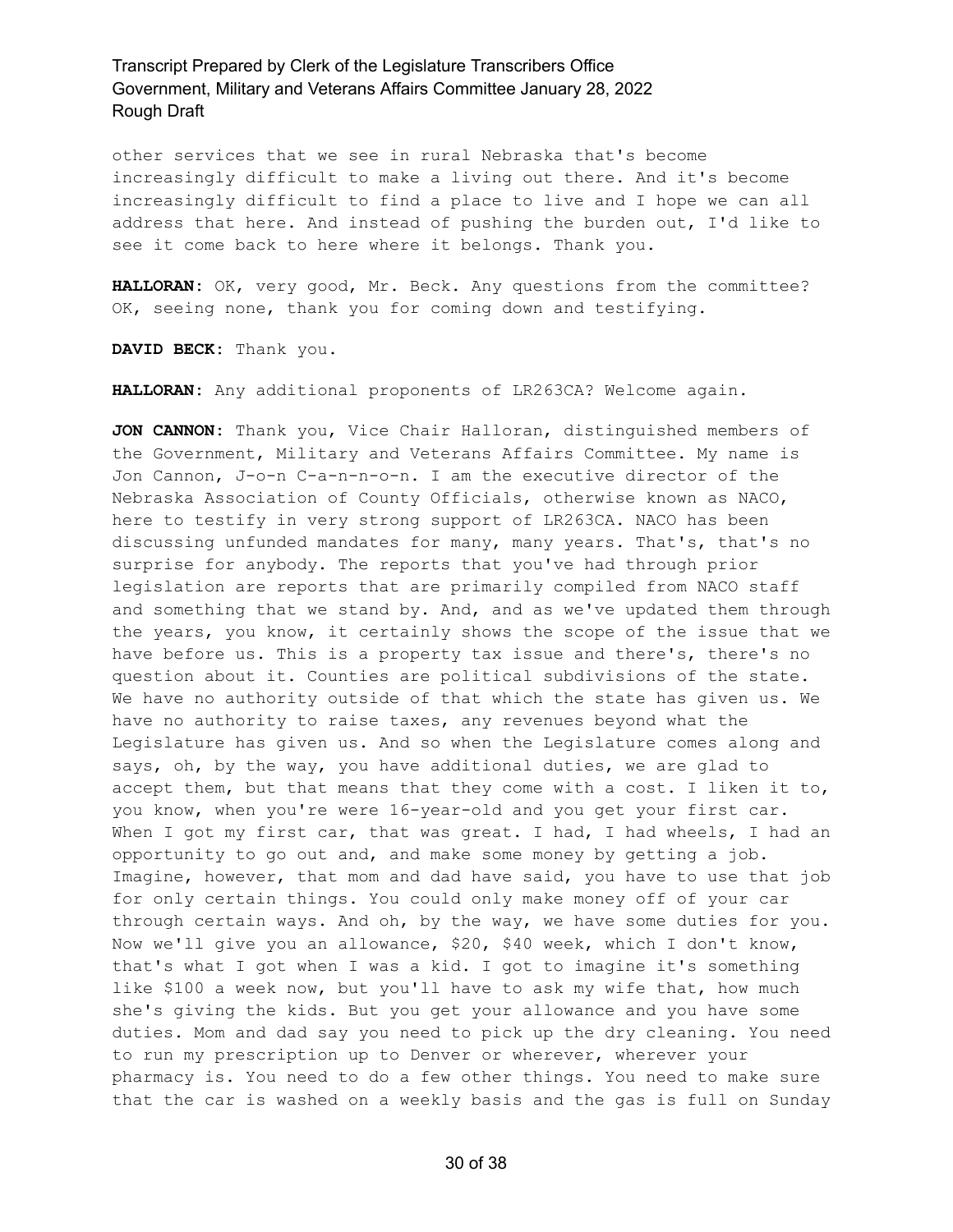afternoon. And imagine that mom and dad say, oh, by the way, you only have, you know, limited means of using your car for anything else. So I'd, I would do what any other kid would do. I would tell my friends, if you want to ride down to the mall, give me a buck. We'll that will, they will take care of us. And then imagine later on that mom and dad come to you and say, you know, your friends have been complaining to us about how much you're charging them for a ride to the mall and that's exactly the situation that we're in there right now. Mom and dad are the state. Whether that's the executive or the legislative branch, I'll, I'll let you guys figure that one out. But at i, at its heart, there are duties that we are given. There are limited means that we have of raising the revenue necessary for accomplishing those duties. Now, at the county level, what we do, we're not running prescriptions. We're not picking up dry cleaning. We're taking care of the roads, the bridges, law enforcement, jails, courts, and elections. Those are some duties that the people of the state think are pretty darn important and the Legislature has devolved the execution of those duties down to the counties. We are happy to do that. We are happy to be partners with the state in the execution of those duties and to the extent that the state continues to put further mandates that costs money down onto us, we just ask that they be compensated. With that, I'd be happy to take any questions you might have. Thank you.

**HALLORAN:** Thank you, Mr. Cannon. I particularly enjoyed the metaphor. I would have run away from home. Any questions from the committee? Senator McCollister.

**McCOLLISTER:** Yeah. Thank you, Senator Halloran. I asked a question earlier whether or not counties ever were required to pay some portion of Medicaid and that the state took that over as a, as a grand bargain. Do you, do you have any knowledge of that?

**JON CANNON:** I don't, Senator, I-- but I will find that out and I'll give that information to you.

**McCOLLISTER:** OK, thank you very much.

**JON CANNON:** Yes, sir. Thank you.

**HALLORAN:** Thank you, Senator McCollister. Any additional questions from committee? Seeing none, thank you, sir, so much.

**JON CANNON:** Thank you, sir. Have a great weekend.

**HALLORAN:** Continue the great metaphors. That was--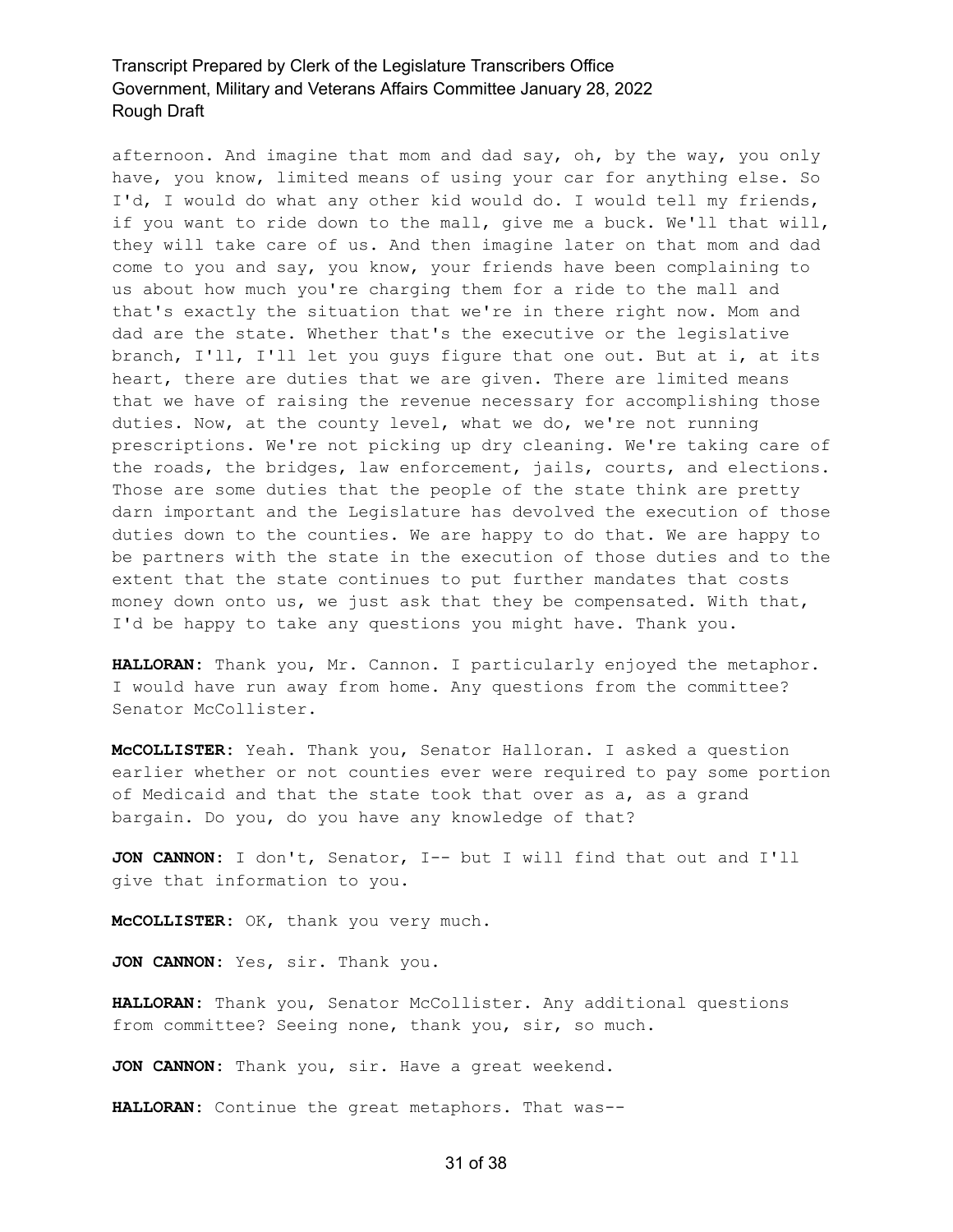**JON CANNON:** Yes, sir.

**HALLORAN:** Any additional supporters for LR263CA? Greetings. Could you give us your name?

**CHRISTY ABRAHAM:** Hello.

**HALLORAN:** --and spelling?

**CHRISTY ABRAHAM:** Yes, hello, Senator Halloran, Senator Sanders, and Senator McCollister. My name is Christy Abraham, C-h-r-i-s-t-y A-b-r-a-h-a-m. I'm here with the League of Nebraska Municipalities and I'm so glad to be before you today. Senator Blood did a great job of sort of stealing all of my testimony. We did not conspire about that. She's just that smart. But I did want to point out that municipalities have a lot of unfunded mandates. Some of them include publication requirements. I think a lot of people don't think about that, but the state sets the publication requirements that cities have to do and that's an expense. We also have our local option sales tax taken away when the state passes things like the Nebraska ImagiNE Act. And we certainly are happy to contribute to economic development in the state, but the sales tax is taken from the locals to support the state incentive program. I have other examples as well, but Senator Blood, again, did such a great job of outlining some of what those are. Also, as she mentioned, in 2011, state aid to municipalities was taken away. That was several million dollars a year that was given to municipalities across the state and the, the purpose for that money was to compensate municipalities for the shrinking property tax base when property tax exemptions were given. Because of the property tax base shrunk, this aid to municipalities fund was created to sort of offset that. But about 11 years ago, those funds were taken away as well. So we really appreciate this constitutional amendment. We think it brings an important issue to the front. It might keep sort of unfunded mandates in the mind of state legislators as they're passing legislation. So we certainly support this. And I'm sorry, I don't have a great analogy. I was sitting back there trying to think of one and I've got nothing, Senator Halloran, so I apologize. That's it.

**HALLORAN:** You're doing fine.

**CHRISTY ABRAHAM:** I appreciate the confidence. Thank you.

**HALLORAN:** Thank you, Ms. Abraham. Any questions from the committee? Seeing none, thanks for being here.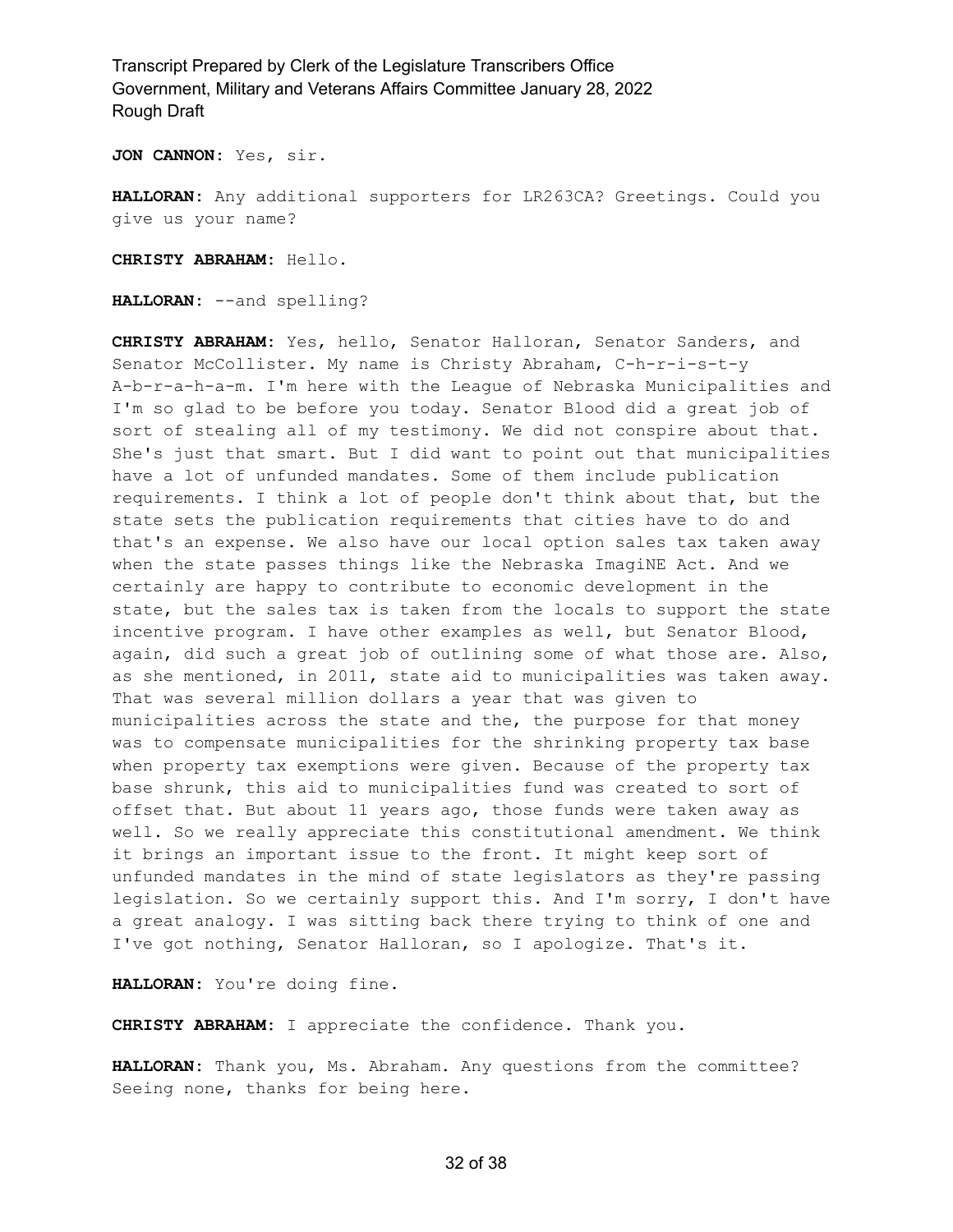**CHRISTY ABRAHAM:** Thanks so much.

**HALLORAN:** Next proponent of LR263CA. Good afternoon.

**BRENNEN MILLER:** Good afternoon and happy Friday. Senator Halloran, members of the committee, my name is Brennen Miller, spelled B-r-e-n-n-e-n M-i-l-l-e-r, appearing before you today as a registered lobbyist on behalf of our client, the Lancaster County Board of Commissioners. Nice thing about going later on a Friday after so many wonderful individuals is they took all the highlights. Senator Blood, thank you for bringing this. Commissioners over the years have appeared before this committee numerous times to highlight the impact to Lancaster County. And to be brief, you have the full letter signed by all five commissioners in front of you, but I would highlight a paragraph on page 2. For example, Lancaster County has been mandated to pay the cost of maintaining office and service facilities for the Department of Health and Human Services to administer Medicaid at a budgeted cost during this fiscal year of approximately \$325,000. Similarly, appointed legal representation in district court and juvenile court is paid by Lancaster County at a total budgeted cost of approximately \$1.86 million this fiscal year. County-paid staff costs for district court and juvenile total over \$2.1 million and nonstaff operating costs for both district court and juvenile court for over \$1 million. So just looking at those, obviously county boards across the state have to be careful when budgeting and mandates play a large part into that. So looking into the future, we, of course, want to be at the table when those are considered, as they play a major part as we decide priorities for our constituents. So with that, I'd answer any questions.

**HALLORAN:** All right. Thank you, Mr. Miller. Are there any questions from the committee? Seeing, seeing none, very thorough.

**BRENNEN MILLER:** Thank you. Happy Friday.

**HALLORAN:** And happy Friday to you as well. Are there additional proponents of LR263CA? Greetings.

**ERIC GERRARD:** Good afternoon. Senator Halloran, members of the Government Committee, thank you for having me today. My name is Eric Gerrard. That's E-r-i-c, last name is G-e-r-r-a-r-d. I'm appearing today on behalf of the city of Lincoln in strong support of LR263CA and we also want to thank Senator Blood for bringing this constitutional amendment or proposal. I will be very brief. The, the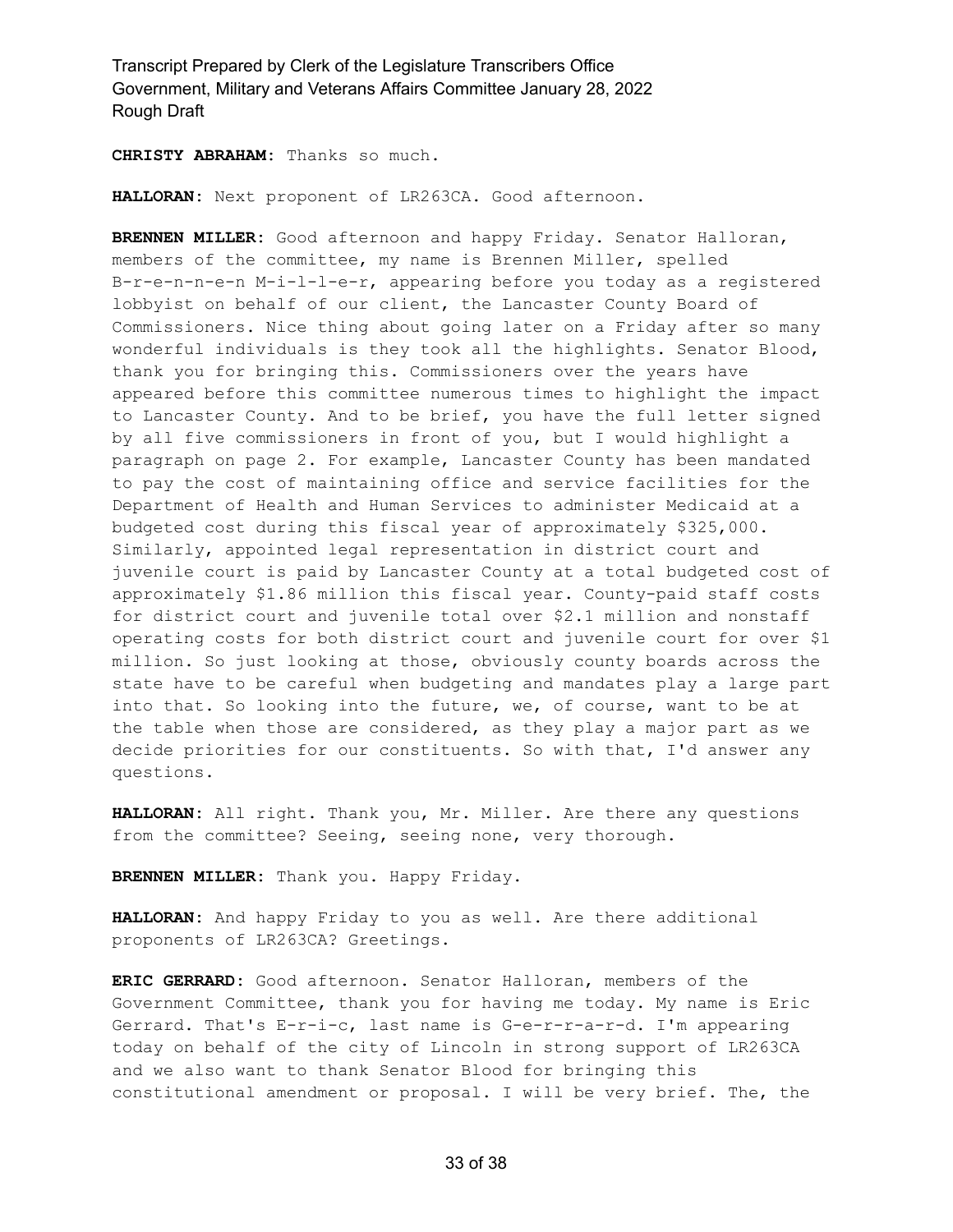reasons for this have been laid out well by the sponsor of the bill and the testifiers before me, but this would be a big deal to, to all political subdivisions. It's kind of rare that you're able to unite all political subdivisions in support. Oftentimes, you'll see us-- if it's an unfunded mandate, coming in together opposed. So thank you for, for being able to do that, Senator Blood. The only other thing I wanted to point out is that this obviously would go to a vote of the people across Nebraska. I think that's always wise and I have my suspicion that this would pass if it were, if it were on the ballot. I think, as others have pointed out, this would be real property tax relief and I think Nebraskans have typically voted for that when that's on the ballot. If I'm wrong in my assumption, it would make it more difficult when we're sitting in front of a committees saying that this is an unfunded mandate and I guess senators could say, well, the voters handily shut that down. I don't anticipate that that would happen, but that's another advantage of going the constitutional amendment route. So thank you again to Senator Blood and I'll answer any questions that you may have.

**HALLORAN:** OK, thank you, Mr. Gerrard. Are there any questions? Senator McCollister?

**McCOLLISTER:** Senator Halloran, thank you. Do you think this could perhaps have an unfunded-- or I mean, an unanticipated reaction because we'd have to reduce the amount of aid that the state of Nebraska submits for our property tax? If we were to all of a sudden have an obligation to these counties to recover these costs, don't you think that would have a unanticipated effect on the state budget?

**ERIC GERRARD:** Sure, I'm not sure if I'm answering the-- as I understand, I think it's prospective, prospective looking, so it would be any, any new sort of bill or mandate put down on the cities and, and counties. And so I think you as a state would be able to, to budget or to note for that. I do think-- and again, I'm not sure if I'm answering the question, so you can correct me if I'm not. I do think for city of Lincoln in particular, if this, this were to happen, we'd be able to focus on the core. We do focus on the core services, but really focusing on the core services anymore instead of mandates that are, that are coming down from the state.

**McCOLLISTER:** I won't belabor the point, but I'm just thinking that we aren't-- haven't fully looked at the consequences of, of such an action.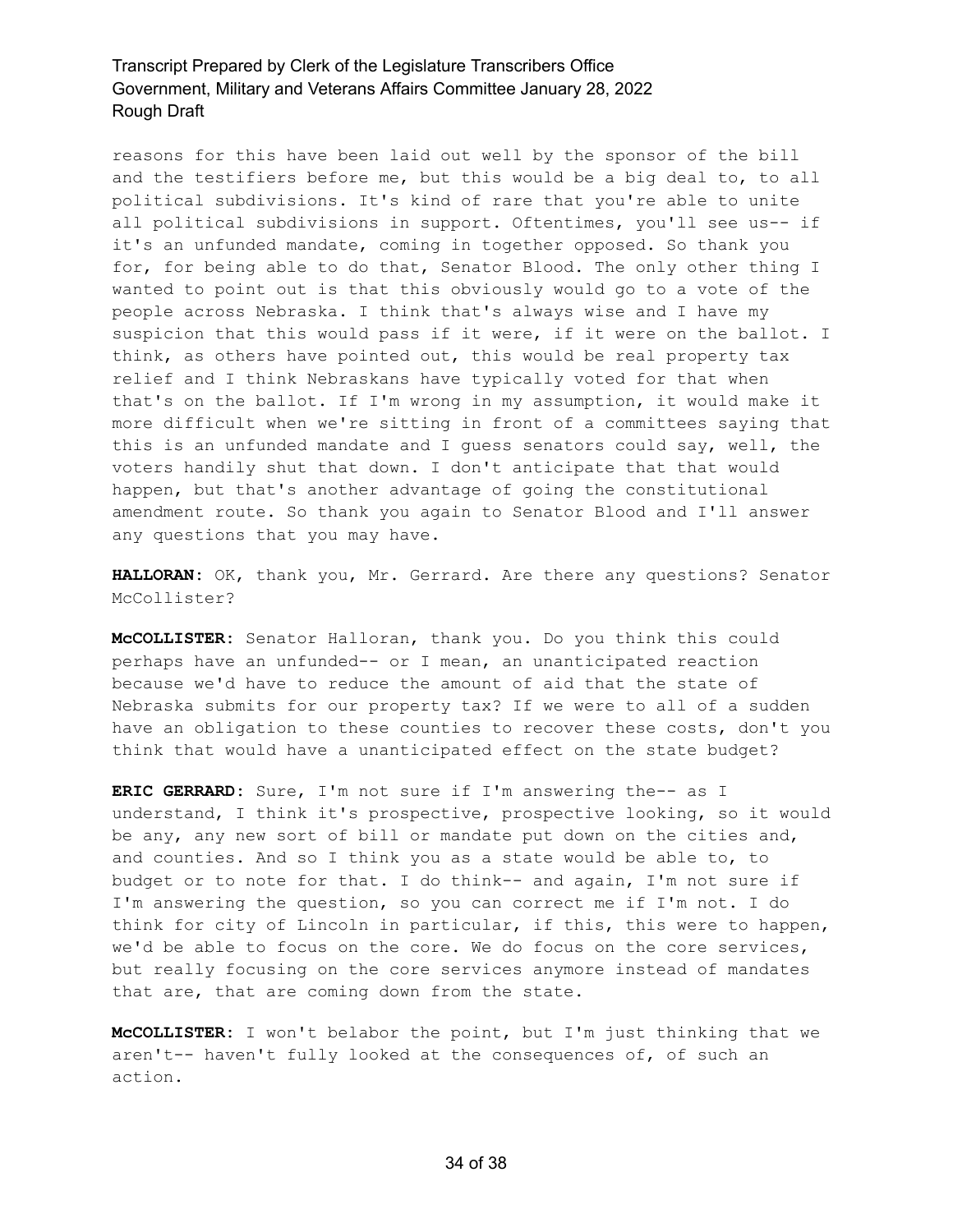**ERIC GERRARD:** Thank you.

**HALLORAN:** Thank you, Senator McCollister. Any additional questions from the committee? Seeing none, thanks for your testimony. Additional proponents of LR263CA? Good afternoon.

**JACK CHELOHA:** Good afternoon, Senator Halloran and members of the committee. My name is Jack Cheloha. That's J-a-c-k, last name is spelled C-h-e-l-o-h-a. I'm the registered lobbyist for the city of Omaha and I want to testify in support of LR263CA this afternoon. Thank you to the committee for hearing from me and thank you for Senator Blood for introducing this. The reason why we support this amendment, you've heard from a number of political subdivisions so far and a lot of my reasoning is would be the same as theirs, so I was trying to think what might be some of the other ones, or at least if I could drill down a little further. Somebody mentioned that cities are a participant in the state economic incentive programs, you know, the Nebraska ImagiNE Act or, or the Advantage Act or the-- in fact, the old LB755 as the number indicated. And with that, there was not only a refund possibility of state sales tax, but also the local option sales tax and so on, on that, I wanted you to know as a committee that in the city of Omaha, we receive requests to refund our local option sales tax between-- roughly between \$8 million and as high as \$15 million a year. And so that's tough for us to budget for sometimes and, and so we want you to be mindful of that. I thought, I thought about an analogy for you, Senator Halloran. I'm-- I like to think about it in the sense, that the, you know, the state is the, the big brother or big sister and we the cities and counties are like little brothers, little sisters and we all want to work together because we want to provide the best, you know, services and programs for our constituents, which would be the citizens of Nebraska. So, so this bill before you today gives us an opportunity to say, you know, don't forget about us when you sometimes change some laws or, or mandates and programs because there is a cost on local governments then when we're asked to, you know, further implement them. Another, another example I have, you know, the city of Omaha has the largest police force in the state and that's driven by the fact that we have the largest citizens within our city limits and we want the city to be safe. Yet at the same time, you know, officers arrest people for state statute violations as well as city ordinance violations. And, and sometimes when we house the people that are arrested, there's, there's cost, if you will, and you already heard about the jail costs. So I know for a fact that we get a bill from our county because the city doesn't operate a jail anymore. So we get a bill from Douglas County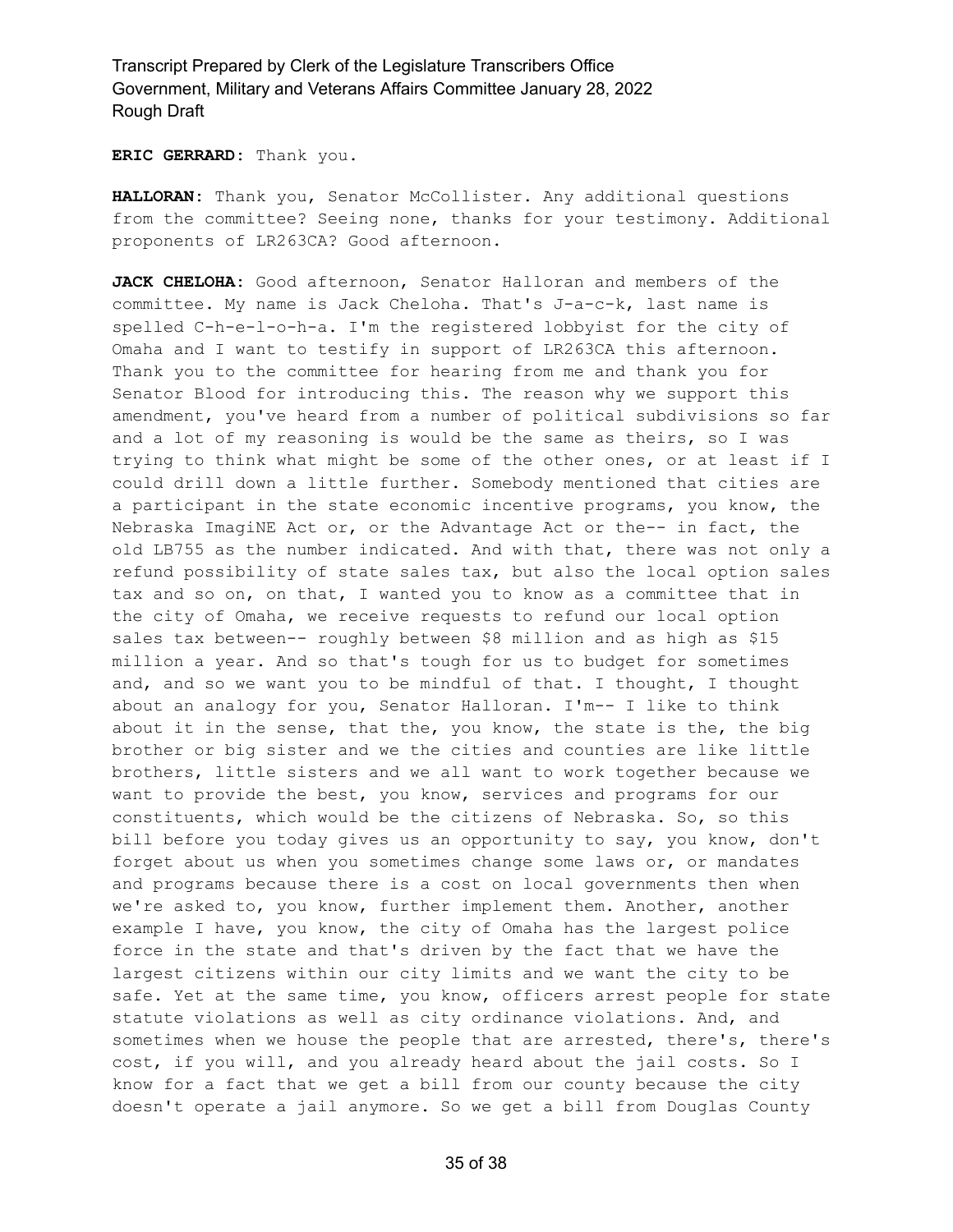saying, well, this is what you owe for housing your inmates and your arrestees under city ordinance or the ones that you, you brought in even under state statute and so it's, it's really kind of a broad perspective. There's so many things and ways that you can be affected, everything from, you know, solid waste mandates, etcetera. We have to do certain things there relative to delivering services for our people, but yet at the same time in metropolitan class cities, there's a limitation because the only way we could charge for garbage service is if we get affirmative vote of the people. And, and on that issue- to have a ballot issue, I mean, there's a cost to that as well. And so there's just so many factors so I just ask that we, you know, work together. When, when the state, you know, did take away state aid to cities, that was really a dark, a dark day, if you will, for political subdivisions. But it was a dark day also for the state because you were facing financial crisis and, and, and so we, you know, did our part as we cut back on it. But then to have a flat-out eliminated really hurt us and, and so I just wanted to say those are the reasons why we support this CA and, and we think further discussion on it would be beneficial. Thank you. I'll try to answer any questions.

**HALLORAN:** OK. Thank you, Jack. Any questions from the committee? Seeing none--

#### **JACK CHELOHA:** Thank you.

**HALLORAN:** --thank you much. OK. Further proponents of LR263CA? Any additional proponents? If not, moving on to opponents for LR263CA. Opponents? Seeing none, anyone in the neutral capacity for LR263CA? Seeing none, OK, Carol-- Senator Blood, if you'd close for us, please?

**BLOOD:** Yes. So before I close, Senator McCollister, the question reference to Medicaid, only 18 states incur the cost to the counties and Nebraska is not one of those states.

**McCOLLISTER:** Thank you.

**BLOOD:** So I do have an analogy for you, Senator Halloran. So when I look at unfunded and underfunded mandates-- and we know that I've talked about it on the floor multiple times because I do feel strongly about it, especially after serving on the city council for eight years prior to being a state senator. The analogy that I have is that the state is the teenager with mom and dad's credit card. They buy new shoes, maybe they gas up their car, maybe they take their friends out for pizza, if that's still a thing, and then who pays the bill? Well,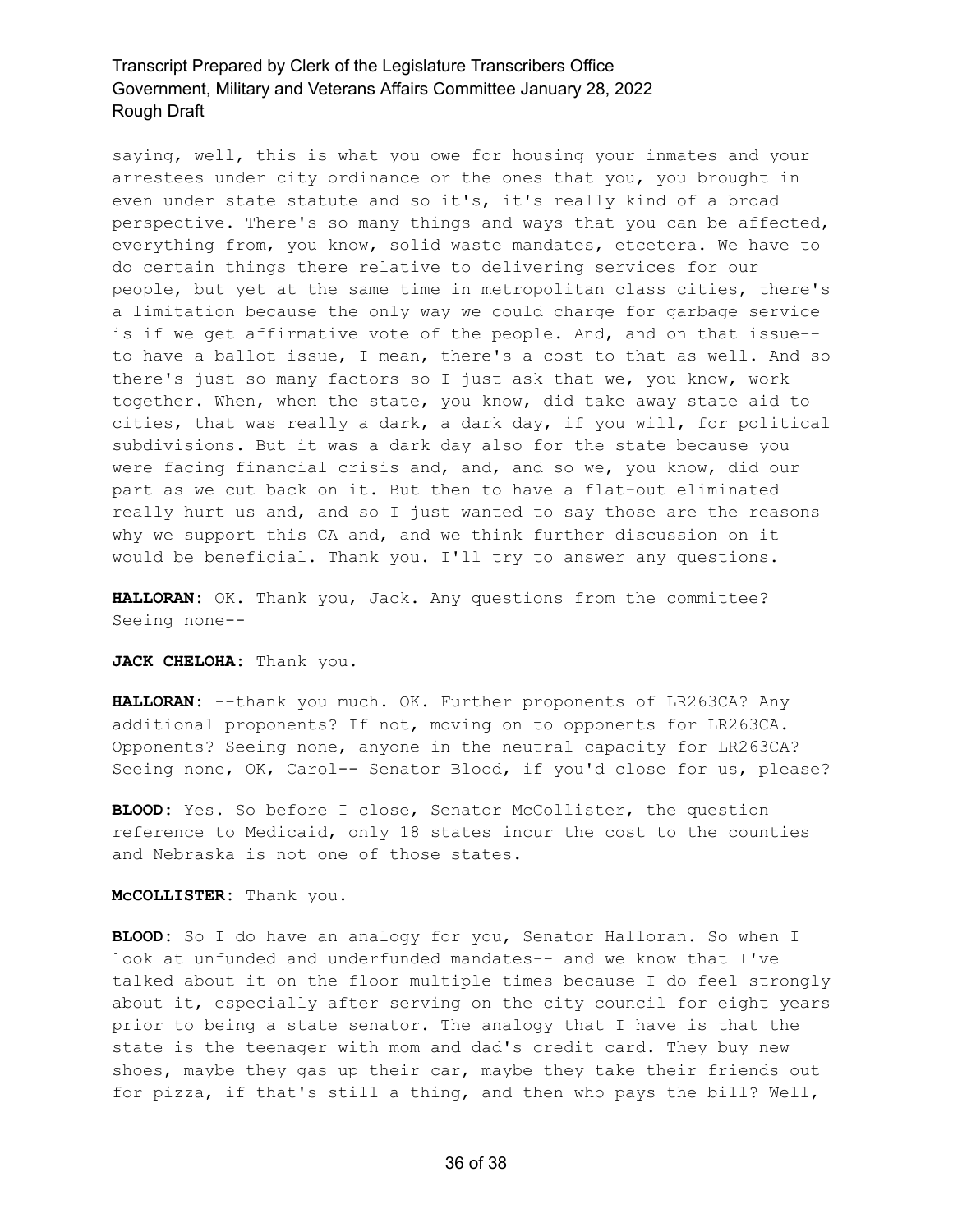mom and dad pay the bill and mom and dad are subdivisions. So you guys get shiny new things, but they get stuck with the bill and that's not right and that's not fair. And in reference to the budget, what we're asking is that we stop these Band-Aids after a particular time period. They're still kind of screwed, but they're not going to get screwed as much. And that's the very least that we can do because senator after senator after senator has had bills, has had interim studies, and they've gone basically ignored. And that's one of the things that I've always hated about government for the entire time I've been a steward to the people of Nebraska is that we pay for and participate in studies all the time and they go into a three-ring binder and they go on a shelf and everybody forgets about them. We know as far back as Deb-- Senator Deb Fischer that this has been a known issue to this body. We know that this committee has had an interim study when Senator Crawford was here that I handed out to you where they pointed out what the problems were for local government and how these unfunded/underfunded mandates were affecting them. So now it's time for us to put our big boy pants and decide what we're going to do about it. And instead of us making the decision except to kick this out for debate, this gets left up to the people. As long as I can remember, Nebraska, over the last few decades, have had these grandiose plans that were allegedly going to lower property taxes, but we never fixed the underlying systemic issues that keep our property taxes high. But boy, we're really good at pointing to local government as the reason when we're talking about property taxes and we know darn good and well that in general, that is not the truth. So I'm asking what's left of this committee today, which is not many, that we share with the other members what happened today is-- and that we Exec on this soon. I'd actually like to make this my priority bill because we've had no opposition and we have a lot of support. And I know you have several letters as well in support and let's let Nebraskans decide if they want to lower their property taxes or not. And if they choose not to, I respect that, but they choose to. I will proudly carry this on forward in everything that I do, the remaining time I have in the Legislature, and I hope you would as well. It's fair, it's right, it's just, and it's time. So with that, no more analogies, Senator Halloran, and hopefully your questions are answered. Senator McCollister, yes?

**HALLORAN:** Thank you, Senator Blood. Senator McCollister.

**McCOLLISTER:** Yeah. Thank you, Senator Halloran. One of the testifiers today indicated that the state does in fact send money to the